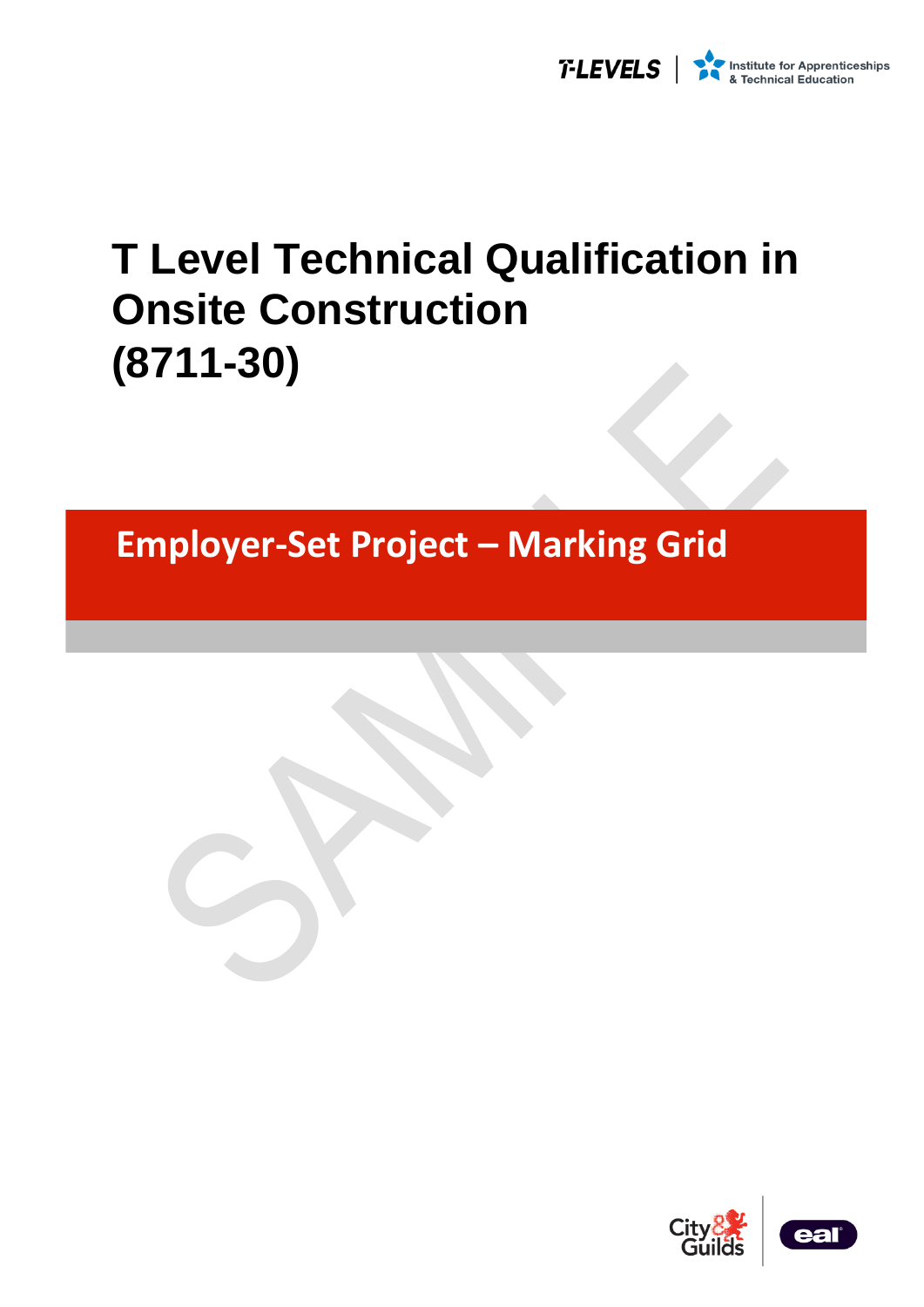

## <span id="page-1-0"></span>**Contents**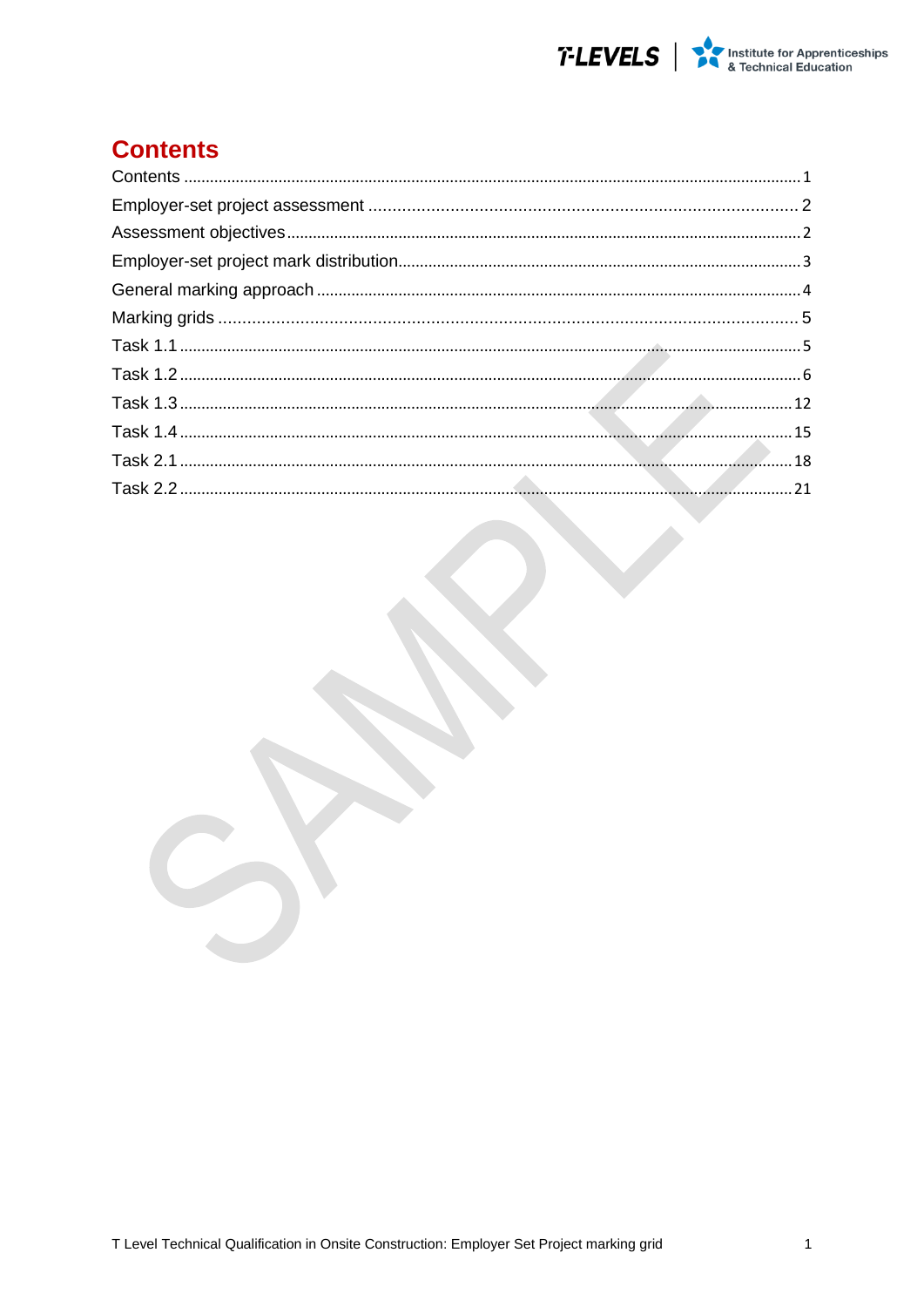

### **Employer-set project assessment**

#### **Assessment objectives**

The employer-set project is assessed against five assessment objectives. The assessment objectives are mapped against each task within the marking grids:  $\overline{\phantom{a}}$ 

<span id="page-2-1"></span><span id="page-2-0"></span>

|                 |                   | <b>Assessment Objective</b>                                                                                                                                                                                                                                                                                                                                                                                                                                                                                                                                                                                                                                                                                                                        |
|-----------------|-------------------|----------------------------------------------------------------------------------------------------------------------------------------------------------------------------------------------------------------------------------------------------------------------------------------------------------------------------------------------------------------------------------------------------------------------------------------------------------------------------------------------------------------------------------------------------------------------------------------------------------------------------------------------------------------------------------------------------------------------------------------------------|
| AO <sub>1</sub> |                   | Plan their approach to meeting the project brief                                                                                                                                                                                                                                                                                                                                                                                                                                                                                                                                                                                                                                                                                                   |
| AO <sub>2</sub> |                   | Apply core knowledge and skills as appropriate                                                                                                                                                                                                                                                                                                                                                                                                                                                                                                                                                                                                                                                                                                     |
|                 | AO <sub>2</sub> a | core knowledge<br>$\circ$                                                                                                                                                                                                                                                                                                                                                                                                                                                                                                                                                                                                                                                                                                                          |
|                 | AO <sub>2</sub> b | core skills<br>$\circ$                                                                                                                                                                                                                                                                                                                                                                                                                                                                                                                                                                                                                                                                                                                             |
|                 |                   | - i) communication e.g. providing information and advice to customers and / or wider stakeholders on the potential risks of<br>a change to an industrial system, or making a presentation to a stakeholder on the implications of change<br>- ii) work collaboratively with other team members and stakeholders eg to develop content to bid for a construction project<br>- iii) applying a logical approach to solving problems, identifying issues and proposing solutions eg through setting<br>criteria for successful implementation of a system, using cost / benefit analysis of the introduction of new procedures or<br>equipment<br>- iv) primary research eg obtaining measurements related to a design and / or customer requirement. |
| AO <sub>3</sub> |                   | Select relevant techniques and resources to meet the brief                                                                                                                                                                                                                                                                                                                                                                                                                                                                                                                                                                                                                                                                                         |
| AO <sub>4</sub> |                   | Use maths, English and digital skills as appropriate                                                                                                                                                                                                                                                                                                                                                                                                                                                                                                                                                                                                                                                                                               |
|                 | AO <sub>4</sub> a | maths<br>$\circ$                                                                                                                                                                                                                                                                                                                                                                                                                                                                                                                                                                                                                                                                                                                                   |
|                 | AO4b              | English<br>$\circ$                                                                                                                                                                                                                                                                                                                                                                                                                                                                                                                                                                                                                                                                                                                                 |
|                 | AO4c              | digital<br>$\circ$                                                                                                                                                                                                                                                                                                                                                                                                                                                                                                                                                                                                                                                                                                                                 |
| AO <sub>5</sub> |                   | Realise a project outcome and review how well the outcome meets the brief                                                                                                                                                                                                                                                                                                                                                                                                                                                                                                                                                                                                                                                                          |
|                 | AO <sub>5a</sub>  | realise a project outcome – was the right outcome achieved<br>$\circ$                                                                                                                                                                                                                                                                                                                                                                                                                                                                                                                                                                                                                                                                              |
|                 | AO <sub>5</sub> b | review how well the outcome meets the brief, how well was the brief met, the quality of the outcome in relation to the<br>$\circ$<br>brief                                                                                                                                                                                                                                                                                                                                                                                                                                                                                                                                                                                                         |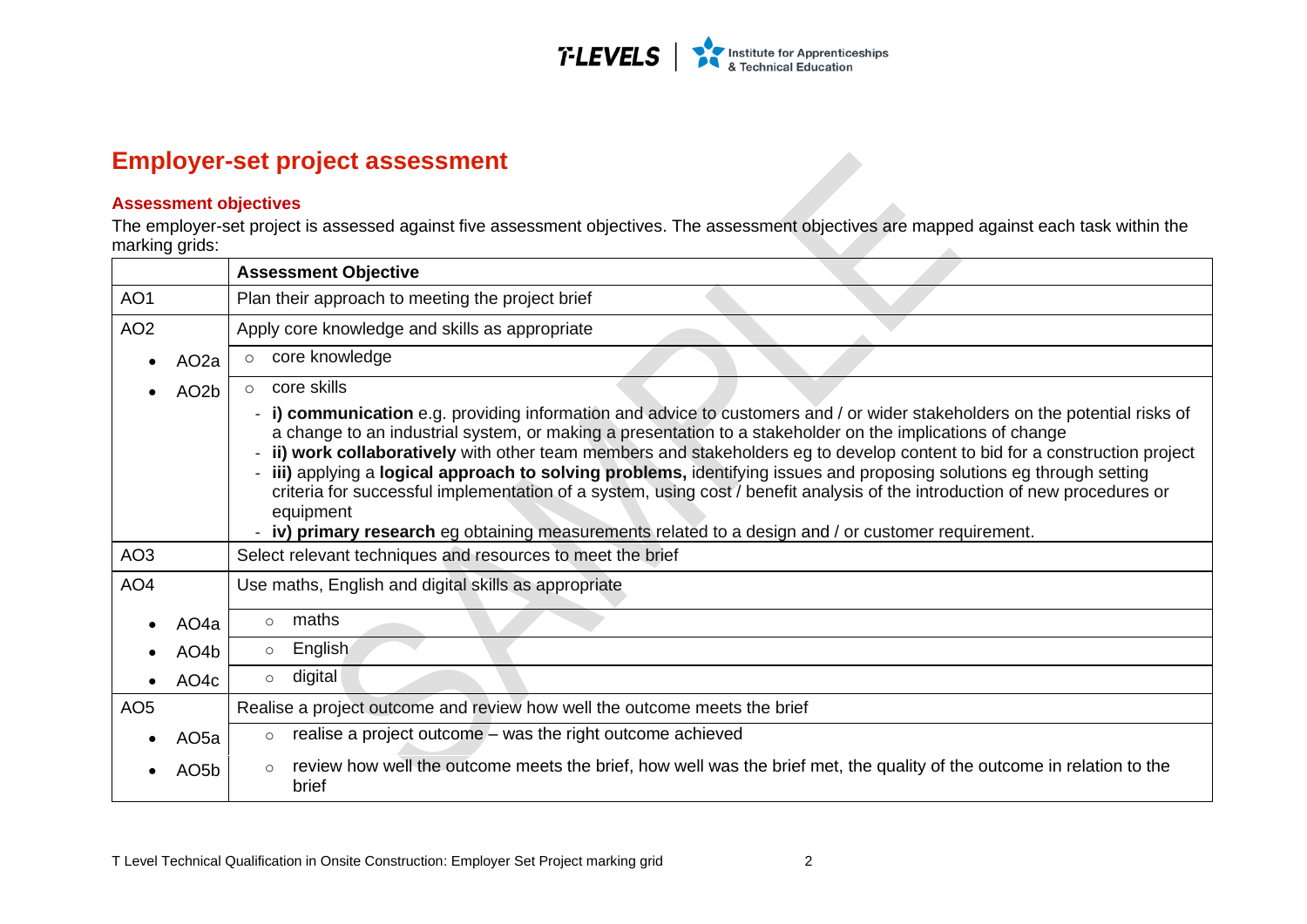

#### **Employer-set project mark distribution**

This table illustrates how the 100 marks for the employer-set project are distributed against the tasks and mapped to each assessment objective. These have been set by subject matter experts and employers and will support the comparability between versions of the employerset project over time.

<span id="page-3-0"></span>

| <b>Tasks</b>                         | <b>AO1</b>       | AO <sub>2a</sub> | AO <sub>2</sub> b | AO <sub>3</sub> | AO <sub>4</sub> a       | AO4b                     | AO4c           | AO <sub>5a</sub> | AO5b                    | <b>Total</b>     |
|--------------------------------------|------------------|------------------|-------------------|-----------------|-------------------------|--------------------------|----------------|------------------|-------------------------|------------------|
|                                      |                  |                  |                   |                 | Part 1                  |                          |                |                  |                         |                  |
| 1.1 Research                         | 2                | 3                | $\mathbf 0$       | $\overline{2}$  | $\overline{0}$          | $\boldsymbol{0}$         | $\overline{2}$ | $\mathbf 0$      | $\mathbf 0$             | $\boldsymbol{9}$ |
| 1.2 Report                           | 6                | $\,6\,$          | $\,6\,$           | $\overline{2}$  | $\overline{2}$          | $\overline{2}$           | 2              | $\mathbf 0$      | $\mathbf 0$             | 26               |
| 1.3 Project plan                     | $\overline{4}$   | 10               | $\,6\,$           | $\overline{2}$  | $\overline{2}$          | $\boldsymbol{0}$         | $\mathbf 0$    | $\mathbf 0$      | $\mathbf 0$             | 24               |
| 1.4 Presentation                     | $\overline{2}$   | $\,6\,$          | $6\overline{6}$   | $\overline{2}$  | $\overline{0}$          | $\overline{2}$           | $\mathbf 0$    | $\mathbf 0$      | $\mathbf 0$             | 18               |
| Total                                | 14               | 25               | 18                | 8               | $\overline{\mathbf{4}}$ | $\overline{\mathbf{4}}$  | 4              | $\bf{0}$         | $\mathbf 0$             | 77               |
|                                      |                  |                  |                   |                 | Part 2                  |                          |                |                  |                         |                  |
| 2.1 Collaborative<br>problem-solving | $\boldsymbol{0}$ | 6                | $5\overline{)}$   | $\overline{2}$  | $\pmb{0}$               | $\pmb{0}$                | $\mathbf 0$    | 2                | $\mathbf 0$             | 15               |
| 2.2 Evaluation                       | $\mathbf 0$      | $\overline{0}$   | $\overline{0}$    | $\mathbf 0$     | $\pmb{0}$               | $\overline{\mathcal{A}}$ | $\mathbf 0$    | $\overline{0}$   | $\overline{\mathbf{4}}$ | $\boldsymbol{8}$ |
| Total                                | $\mathbf 0$      | $6\phantom{1}$   | $5\phantom{1}$    | $\overline{2}$  | $\mathbf 0$             | $\overline{\mathbf{4}}$  | $\mathbf 0$    | 2 <sup>1</sup>   | $\overline{\mathbf{4}}$ | 23               |
| <b>AO</b>                            | 54<br>14         |                  |                   | 10              |                         | 16                       |                | 6                | 100                     |                  |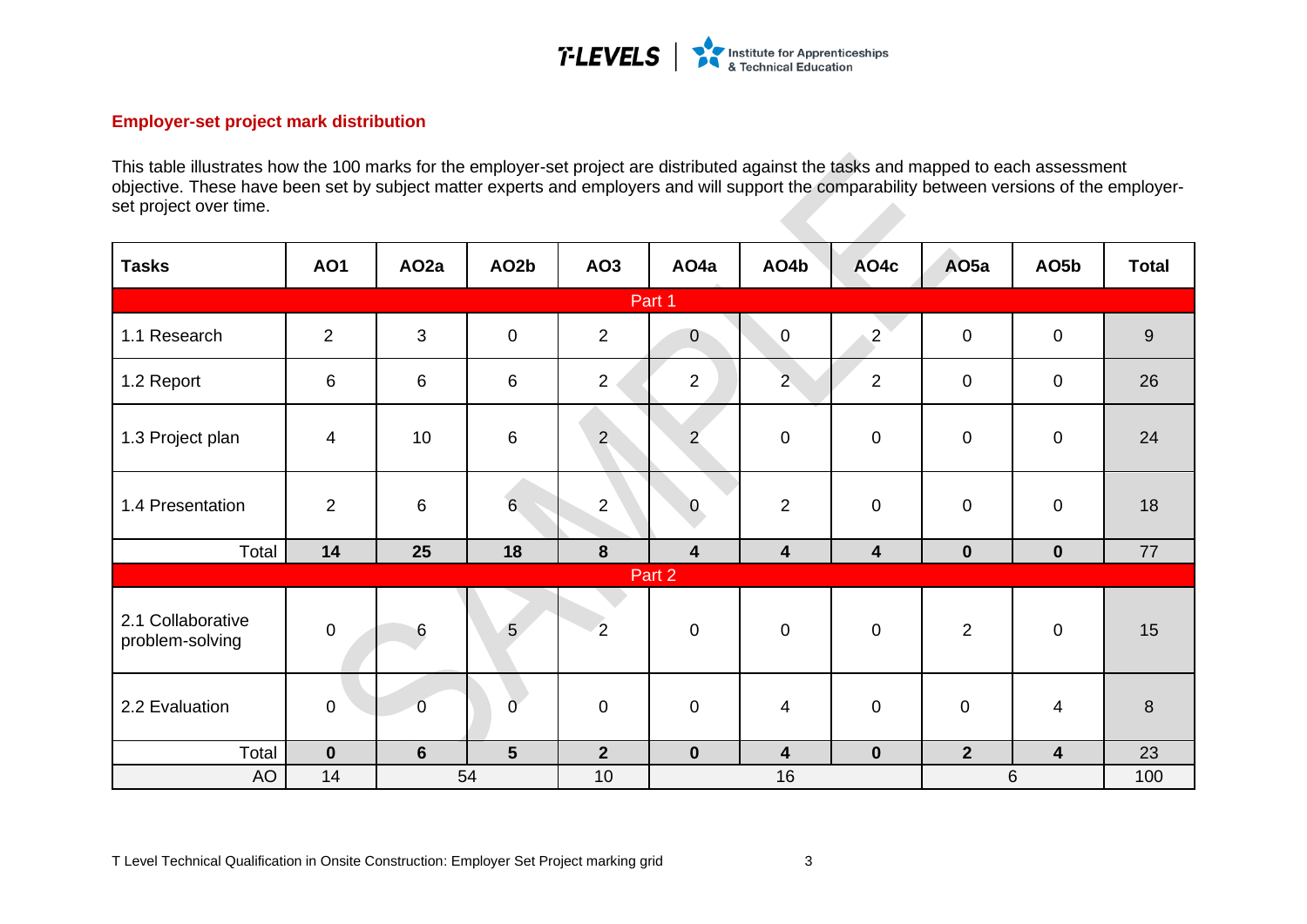#### <span id="page-4-0"></span>**General marking approach**

The following process details at high level the steps that will be undertaken by the external marking teams at City & Guilds following the submission of candidate's submitted evidence (including additional supporting evidence such as videos of presentations etc.);

#### **Process**

- Marker scans / reads the candidates response, and the band descriptors
- Marker makes an initial assessment of the best fit to band
- Marker reviews the candidate evidence against the initial band descriptor in more detail to decide if the response is securely sitting within the band; ie all characteristics described by the band descriptor are seen or it strongly meets the level of performance described by the descriptor holistically
	- o Marker will also check the descriptor for the level above
	- $\circ$  If evidence clearly shows some of the characteristics of the higher band, the marker will select a suitable mark at the bottom of that band
	- $\circ$  If not showing characteristics of the higher band the marker will revert to the original band, selecting a mark at the higher end of that mark range

If the response is not securely in the band, but *is partially* showing the characteristics of the band

- o Marker will check the descriptor of the level below/above
- $\circ$  Maker will decide on a suitable mark either at the bottom of the original band as some characteristics shown, or top of the lower band if it better describes the quality of the characteristics being shown

If the response is largely meeting the band, with only a few concerns and is not showing characteristics aligning with the higher or lower bands, the appropriate mark is likely to be in the middle range.

If there is no alignment with the descriptor, the marker will reassess the starting band, and begin again.

- Based on the level of alignment with the descriptor, the marker will confirm a final mark within the band bearing in mind the marks available form an evenly distributed scale:
	- $\circ$  If the quality of response fully aligns with the performance described by the descriptor – the marker will assign a high mark within the band
	- $\circ$  If the quality of the response partially aligns with the performance described by the descriptor – the marker will assign a low to medium mark within the band
	- $\circ$  The marker will consider the quality of a range of similar responses (eq annotated lead grade exemplification materials, responses reviewed during standardisation, and through experience) and choose a mark that would give an appropriate ranking amongst those responses in relation to the full range of marks available in each band.
- In order to fully assess the evidence, it may be necessary to focus on several distinct aspects. These have been grouped into separate sub-grids (eg 1.1, 1.2 etc. to allow the marker to make separate assessment decisions, rather than attempt to bring disparate elements together as a holistic judgement, to support reliability, validity and manageability for the marker.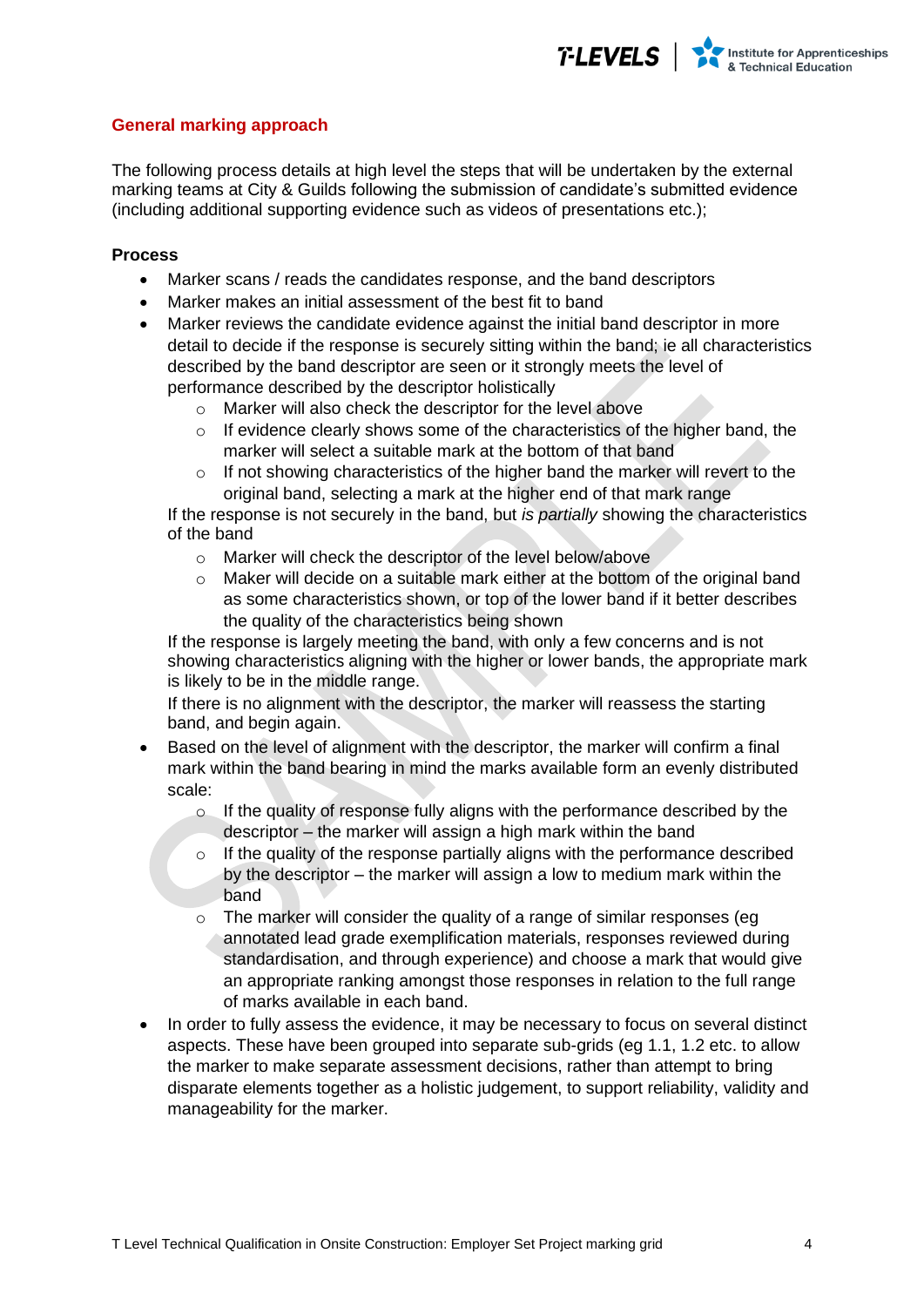

## **Marking grids**

**Task 1.1**

**Indicative content** 

**Typical evidence may include:** 

Lists of types of development work that are covered by notifiable works, detail of regulations for example - CDM regs, HSE regs, manual handling etc.

Legislation and regulation details, versions and amendments – sources, guidance available, potential implications of non-compliance with legislation (e.g. cases of non-compliance, fines/recourse etc.).

Impacts relating to this specific development, with examples from similar projects, accounts, articles etc. – impacts in terms of costs, materials, equipment, training, inspection schedule etc. Also consideration of possible opportunities and any advantages of early identification/planning, actions to be taken etc.

<span id="page-5-0"></span>Projects or buildings where notifiable works legislation and requirements have been successfully considered, with details of how etc. Details of information that would be required but has not yet been possible to source.

<span id="page-5-1"></span>List of sources or referenced sites/materials.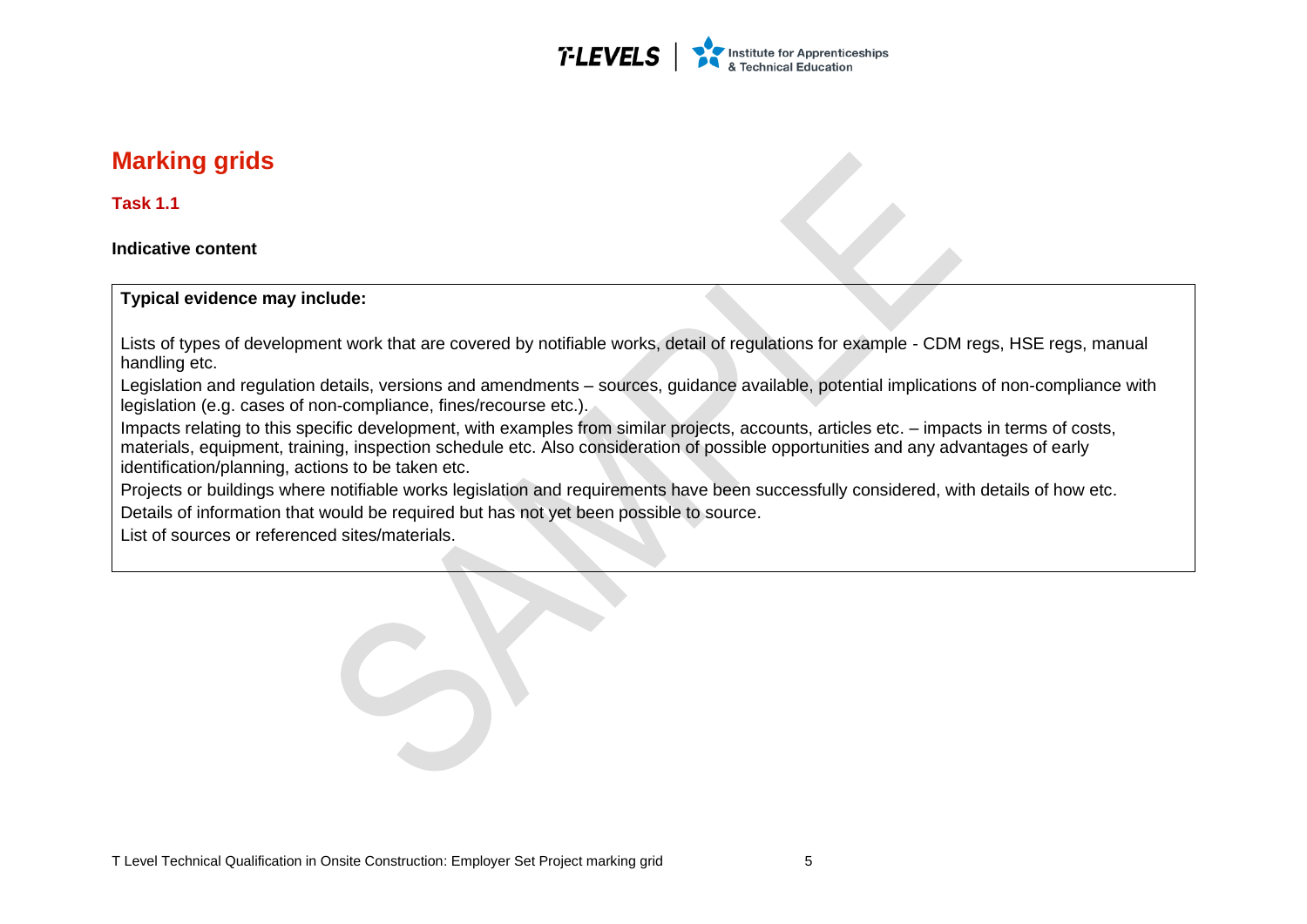

| Note: where there<br>is insufficient<br>evidence to award<br>a mark, a zero<br>mark may be given |                                  | <b>Band 1 descriptor</b>                                                                                                                                                                 |   |                                 | <b>Band 2 descriptor</b>                                                                                                                                                                                                                                                      |   | <b>Band 3 descriptor</b>      |                                                                                                                                                                                                                                                                                                                                                                                                                                                              |   | <b>AO</b>        | <b>Total</b><br>marks<br>available |
|--------------------------------------------------------------------------------------------------|----------------------------------|------------------------------------------------------------------------------------------------------------------------------------------------------------------------------------------|---|---------------------------------|-------------------------------------------------------------------------------------------------------------------------------------------------------------------------------------------------------------------------------------------------------------------------------|---|-------------------------------|--------------------------------------------------------------------------------------------------------------------------------------------------------------------------------------------------------------------------------------------------------------------------------------------------------------------------------------------------------------------------------------------------------------------------------------------------------------|---|------------------|------------------------------------|
| <b>Task 1.1</b>                                                                                  |                                  | $\mathbf{2}$                                                                                                                                                                             | 3 | 4                               | 5                                                                                                                                                                                                                                                                             | 6 | $\overline{7}$                | 8                                                                                                                                                                                                                                                                                                                                                                                                                                                            | 9 | <b>AO1</b>       | 9                                  |
| <b>Research</b>                                                                                  |                                  | Some evidence of a<br>planned approach to                                                                                                                                                |   |                                 | Approach to research and<br>collation of information is                                                                                                                                                                                                                       |   |                               | Brief requirements fully considered prior to<br>and throughout research and information                                                                                                                                                                                                                                                                                                                                                                      |   | AO <sub>2a</sub> |                                    |
|                                                                                                  | order and                        | research, results lack                                                                                                                                                                   |   |                                 | planned and organised.                                                                                                                                                                                                                                                        |   |                               | collation – clear evidence of methodical and<br>thorough approach to research and                                                                                                                                                                                                                                                                                                                                                                            |   | AO <sub>3</sub>  |                                    |
|                                                                                                  | organisation.<br>financial etc). | Some elements of<br>core knowledge<br>referenced but focus<br>may be imbalanced<br>and more focused on<br>one area than another<br>(e.g. focus on<br>environmental<br>benefits more than |   | relation to<br>sources used and | The application of core<br>knowledge is referenced<br>consistently for example in<br>legislation/regulation,<br>referencing and health and<br>safety considerations.<br>Evidence of a range of<br>referenced, with different<br>sources considered.<br>Digital skills applied |   | industry standards.<br>media. | information gathering. Systematic and<br>comprehensive research conducted,<br>including detailed list of sources in line with<br>Core knowledge applied in all areas of the<br>brief requirements including - costs, impacts<br>on building performance, environmental<br>benefits, financial benefits, laws/regulations<br>related to installation and maintenance.<br>Evidence of a full range of sources<br>including non-traditional sources e.g. social |   | AO4c             |                                    |
|                                                                                                  |                                  |                                                                                                                                                                                          |   |                                 | consistently in the sourcing<br>and collation of materials.                                                                                                                                                                                                                   |   |                               |                                                                                                                                                                                                                                                                                                                                                                                                                                                              |   |                  |                                    |

The following evidence must be used to assess performance against this assessment objective.

<span id="page-6-0"></span>• Research notes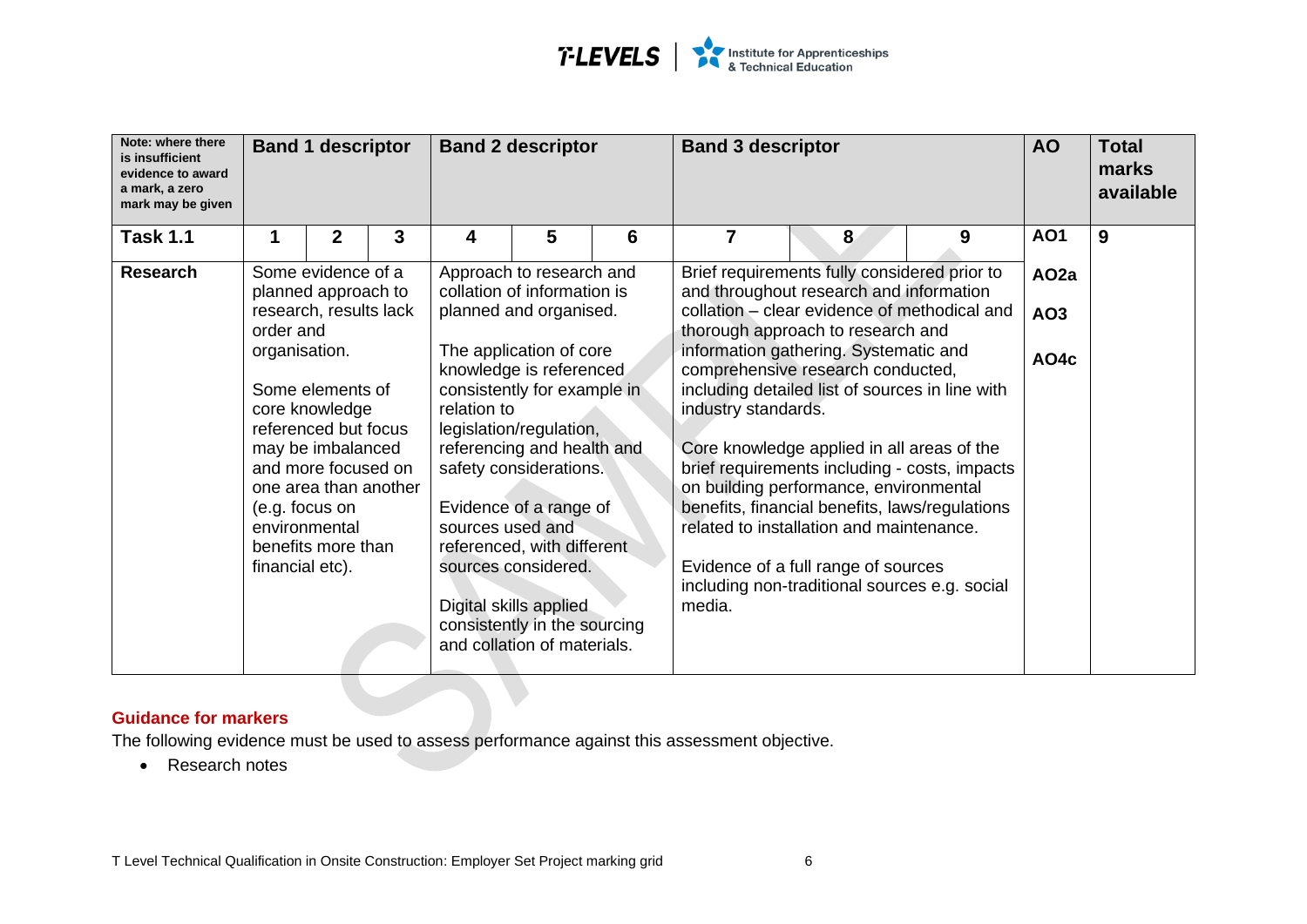

#### **Task 1.2**

#### **Indicative content**

#### **Typical evidence may include:**

Exploration of notifiable works across different areas of the building project, gas, electrical and the impacts of these on the development, e.g. notification requirements, certification, use of qualified personnel. Identification of common and specific risks to project completion including the complications raised by the protection and preservation of the Victorian features, e.g. sourcing of appropriate materials, methods to use to protect during works and enhance post works completion. Sources that could be used for appropriate materials including, reclaimed/sustainable materials, and their benefits. Potential risks to the Victorian features as part of the development and at various stages – e.g. removal of materials/equipment across the tiled entrance way, dust and vibration damaging the fireplaces. The requirement to source expert advice and research period features to ensure they are treated sensitively. The importance of keeping the customer/client happy within reasonable parameters.

Use and application of maths in timing calculations / critical path analysis, measurements, interpretation of plan documents, estimations etc.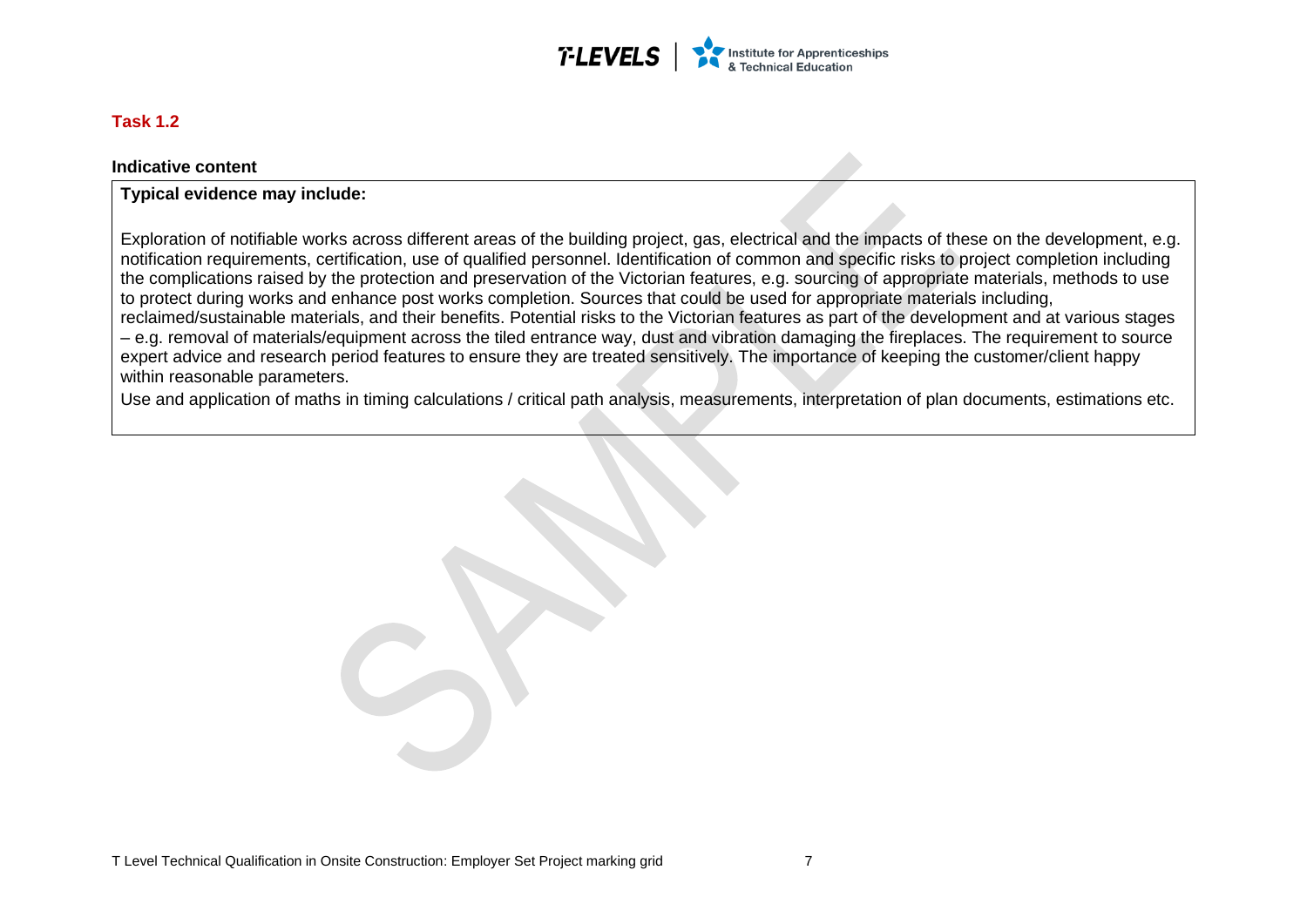

| Note: where there is<br>insufficient evidence<br>to award a mark, a<br>zero mark may be<br>given | <b>Band 1 descriptor</b>                                                                                                                                   | <b>Band 2 descriptor</b>                                                             |                                                                   | <b>Band 3 descriptor</b>                                                                                                                                                                                                   |  | <b>AO</b> | <b>Total</b><br>marks<br>available |   |
|--------------------------------------------------------------------------------------------------|------------------------------------------------------------------------------------------------------------------------------------------------------------|--------------------------------------------------------------------------------------|-------------------------------------------------------------------|----------------------------------------------------------------------------------------------------------------------------------------------------------------------------------------------------------------------------|--|-----------|------------------------------------|---|
| <b>Task 1.2</b>                                                                                  |                                                                                                                                                            |                                                                                      |                                                                   | 5                                                                                                                                                                                                                          |  | 6         | AO <sub>1</sub>                    | 6 |
| <b>Report</b>                                                                                    | Evidence of a planned<br>approach to meeting brief,<br>which has some structure.<br>Most required elements are<br>present and distinct from each<br>other. | Evidence of a planned<br>approach to meeting brief,<br>and distinct from each other. | which has a clear structure. All<br>required elements are present | Evidence of a meticulous<br>planned approach to meeting<br>brief, which has a logical and<br>clear structure. All required<br>elements are present and<br>distinct from each other and in<br>line with industry standards. |  |           |                                    |   |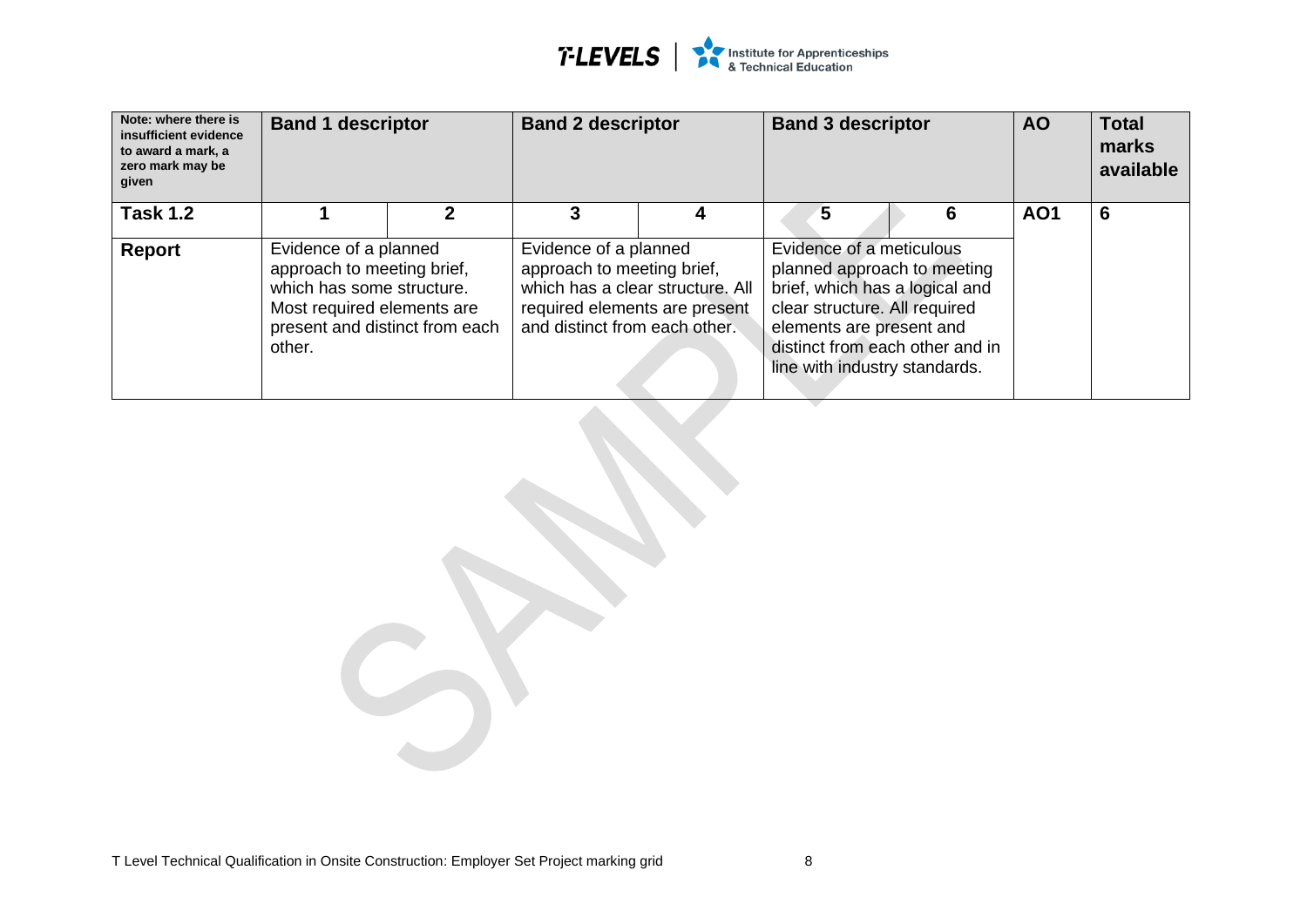| Note: where there<br>is insufficient<br>evidence to award<br>a mark, a zero mark<br>may be given |                                    | <b>Band 1 descriptor</b>                                                                                                                                                                                                                                                                                           |   | <b>Band 2 descriptor</b>                 |                                                                                                                                                                                                                                                                                                                                                                   |   |                                                                                        | <b>Band 3 descriptor</b>                                                                                                                                                                                                                                                                                 |   |             | <b>Band 4 descriptor</b>                                                                                                                                                                                                                                                                                                                                                                                                                                   |    | <b>AO</b>         | <b>Total</b><br>marks<br>available |
|--------------------------------------------------------------------------------------------------|------------------------------------|--------------------------------------------------------------------------------------------------------------------------------------------------------------------------------------------------------------------------------------------------------------------------------------------------------------------|---|------------------------------------------|-------------------------------------------------------------------------------------------------------------------------------------------------------------------------------------------------------------------------------------------------------------------------------------------------------------------------------------------------------------------|---|----------------------------------------------------------------------------------------|----------------------------------------------------------------------------------------------------------------------------------------------------------------------------------------------------------------------------------------------------------------------------------------------------------|---|-------------|------------------------------------------------------------------------------------------------------------------------------------------------------------------------------------------------------------------------------------------------------------------------------------------------------------------------------------------------------------------------------------------------------------------------------------------------------------|----|-------------------|------------------------------------|
| <b>Task 1.2</b>                                                                                  | 1                                  | $\mathbf 2$                                                                                                                                                                                                                                                                                                        | 3 | 4                                        | 5                                                                                                                                                                                                                                                                                                                                                                 | 6 |                                                                                        | 8                                                                                                                                                                                                                                                                                                        | 9 | 10          | 11                                                                                                                                                                                                                                                                                                                                                                                                                                                         | 12 | AO <sub>2a</sub>  | 12 <sup>2</sup>                    |
| <b>Report</b>                                                                                    | requirements.<br>skills to support | Some elements of core<br>knowledge and core<br>skills drawn on and<br>evidenced within report -<br>limited comprehension<br>of knowledge and skills<br>in relation to brief<br>Some links to the<br>application of core<br>knowledge and core<br>judgements, but<br>reasoning is not always<br>clear and accurate. |   | show some<br>requirements.<br>reasoning. | Most elements of core<br>knowledge and core<br>skills specifically<br>evidenced within report<br>- comprehension of<br>knowledge and skills<br>may have gaps or<br>misunderstanding in<br>relation to brief<br>Links to the application<br>of core knowledge and<br>core skills to justify and<br>support judgements,<br>but with some gaps or<br>inaccuracies in |   | project brief.<br>accurate.<br>logical with<br>of reasoning<br>throughout.<br>Concepts | Knowledge and skills<br>from across the core<br>applied and evident<br>in report in relation to<br>different elements of<br>Clear links applied<br>from research are<br>demonstrated in the<br>report and are<br>Judgements are<br>comprehensive lines<br>explained/referenced<br>clearly and correctly. |   | throughout. | Core knowledge and<br>core skills applied<br>consistently throughout<br>response with minimal<br>technical inaccuracies.<br>Connections between<br>elements of core<br>knowledge and core<br>skills exploited to<br>strengthen arguments<br>and demonstrate<br>understanding.<br>Thorough and detailed<br>links from research are<br>demonstrated in the<br>report and are accurate.<br>Judgements are logical<br>with comprehensive<br>lines of reasoning |    | AO <sub>2</sub> b |                                    |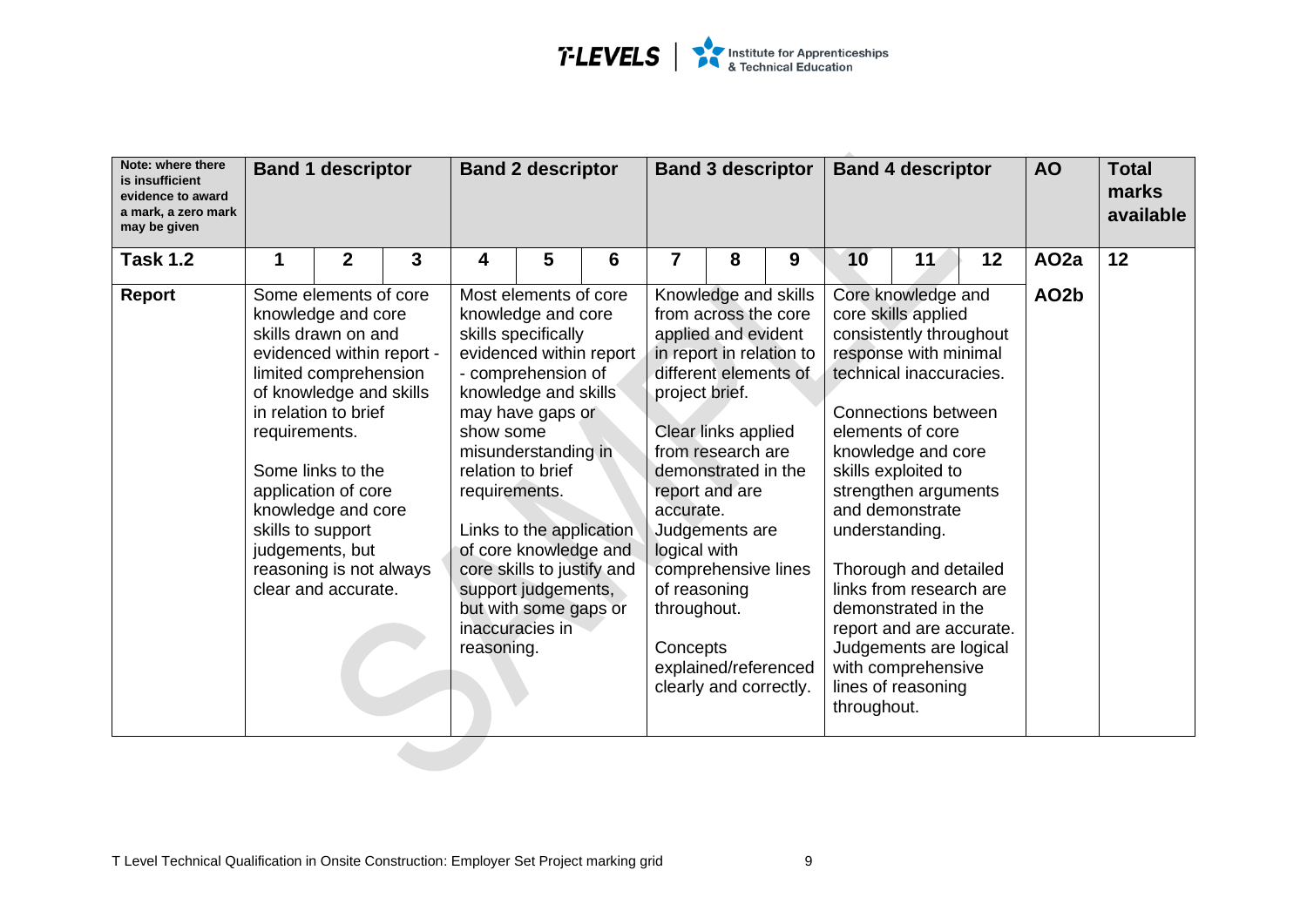

| Note: where there<br>is insufficient<br>evidence to award<br>a mark, a zero<br>mark may be given | <b>Band 1 descriptor</b>                                                                                                                                   | <b>Band 2 descriptor</b>                                                                                                                                              | <b>AO</b>       | <b>Total marks</b><br>available |
|--------------------------------------------------------------------------------------------------|------------------------------------------------------------------------------------------------------------------------------------------------------------|-----------------------------------------------------------------------------------------------------------------------------------------------------------------------|-----------------|---------------------------------|
| <b>Task 1.2</b>                                                                                  |                                                                                                                                                            |                                                                                                                                                                       | AO <sub>3</sub> | $\mathbf 2$                     |
| Report                                                                                           | Information sources may not be fully exploited<br>and may be applied inconsistently in response<br>to meeting the brief with only limited sources<br>used. | Techniques and sources used effectively to<br>respond to requirements of the brief.                                                                                   |                 |                                 |
|                                                                                                  | Some techniques and/or sources selected<br>from those available to respond to brief<br>requirements.                                                       | All available techniques and sources reviewed<br>and compared to ensure those selected most<br>effectively and efficiently meet all aspects of<br>brief requirements. |                 |                                 |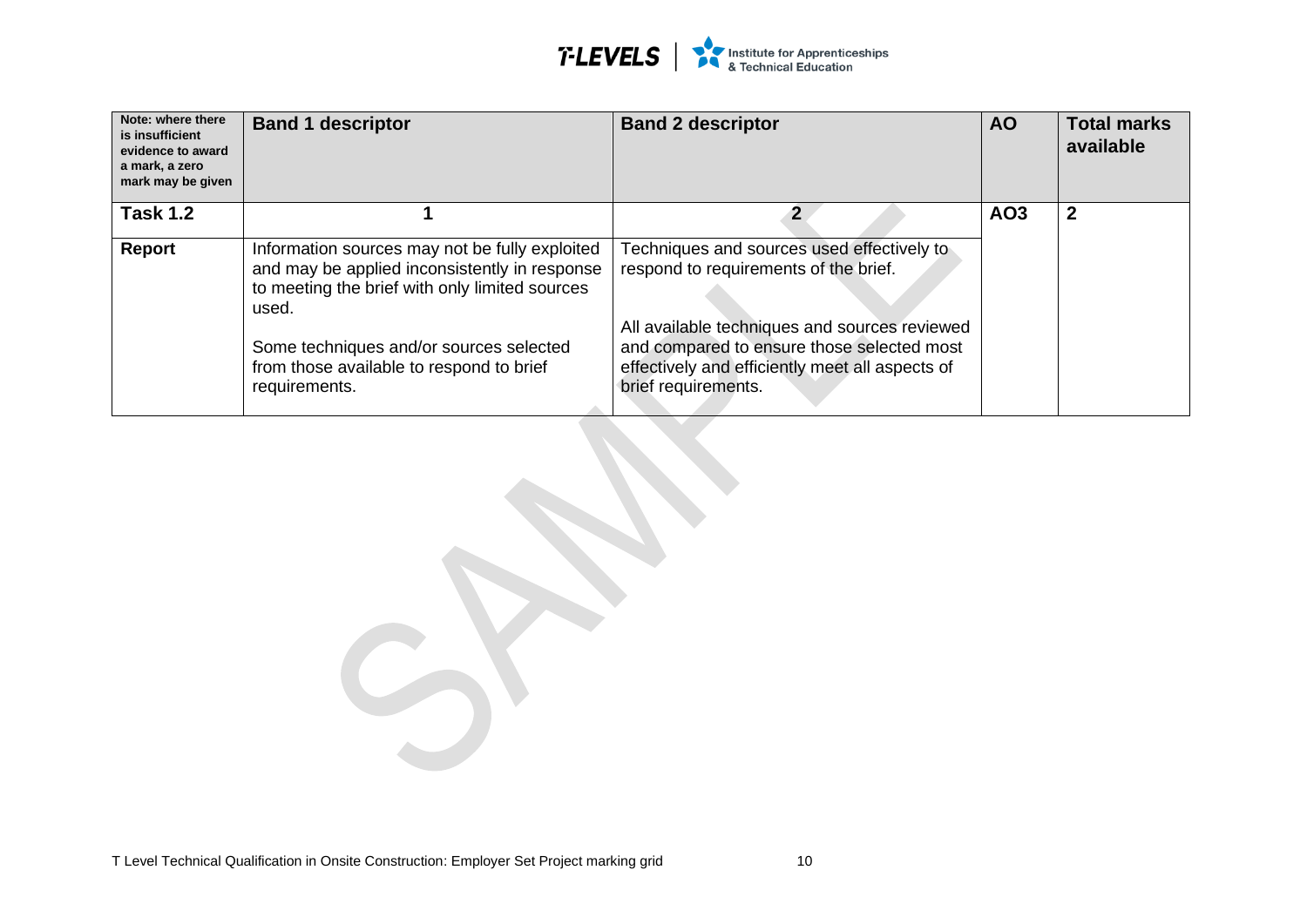

| Note: where there is<br>insufficient evidence<br>to award a mark, a<br>zero mark may be<br>given | <b>Band 1 descriptor</b>                                                                 |                | <b>Band 2 descriptor</b>                                                            |   | <b>Band 3 descriptor</b>                                                                                                      | <b>AO</b> | <b>Total</b><br>marks<br>available |   |
|--------------------------------------------------------------------------------------------------|------------------------------------------------------------------------------------------|----------------|-------------------------------------------------------------------------------------|---|-------------------------------------------------------------------------------------------------------------------------------|-----------|------------------------------------|---|
| <b>Task 1.2</b>                                                                                  | 1                                                                                        | $\overline{2}$ | 3                                                                                   | 4 | 5                                                                                                                             | 6         | AO <sub>4</sub> a                  | 6 |
| <b>Report</b>                                                                                    | Some, limited mathematical<br>concepts and calculations (eg                              |                | A range of mathematical<br>concepts and calculations                                |   | Mathematical approaches and<br>concepts applied fully and                                                                     |           | AO4b                               |   |
|                                                                                                  | estimating, measuring etc)<br>applied appropriately.                                     |                | applied with correct solutions<br>achieved.                                         |   | consistently with<br>consideration of accuracy and<br>checking workings to ensure                                             |           | AO4c                               |   |
|                                                                                                  | Response language contains<br>typographical imprecisions                                 |                | Working may be incorrect or<br>longhand/inefficiently                               |   | correct results.                                                                                                              |           |                                    |   |
|                                                                                                  | which indicate limited proofing<br>or a less structured approach.                        |                | expressed and workings<br>inconsistently shown.                                     |   | English is clear and eloquent<br>throughout response with<br>minimal/no errors. Language<br>used with consideration of        |           |                                    |   |
|                                                                                                  | A digital option considered or<br>attempted as part of response<br>though use may hinder |                | Evidence of attempts to follow<br>language conventions,<br>spelling and grammar $-$ |   | end user and industry<br>conventions.                                                                                         |           |                                    |   |
|                                                                                                  | presentation of response.                                                                |                | response may contain<br>colloquialisms, jargon or<br>incorrect terminology etc.     |   | All available digital options<br>considered and applied<br>effectively in line with industry<br>standards. Digital techniques |           |                                    |   |
|                                                                                                  |                                                                                          |                | Consideration and use of<br>basic digital options to<br>strengthen response.        |   | used effectively to add value.                                                                                                |           |                                    |   |

The following evidence must be used to assess performance against this assessment objective.

• Report – including sources/references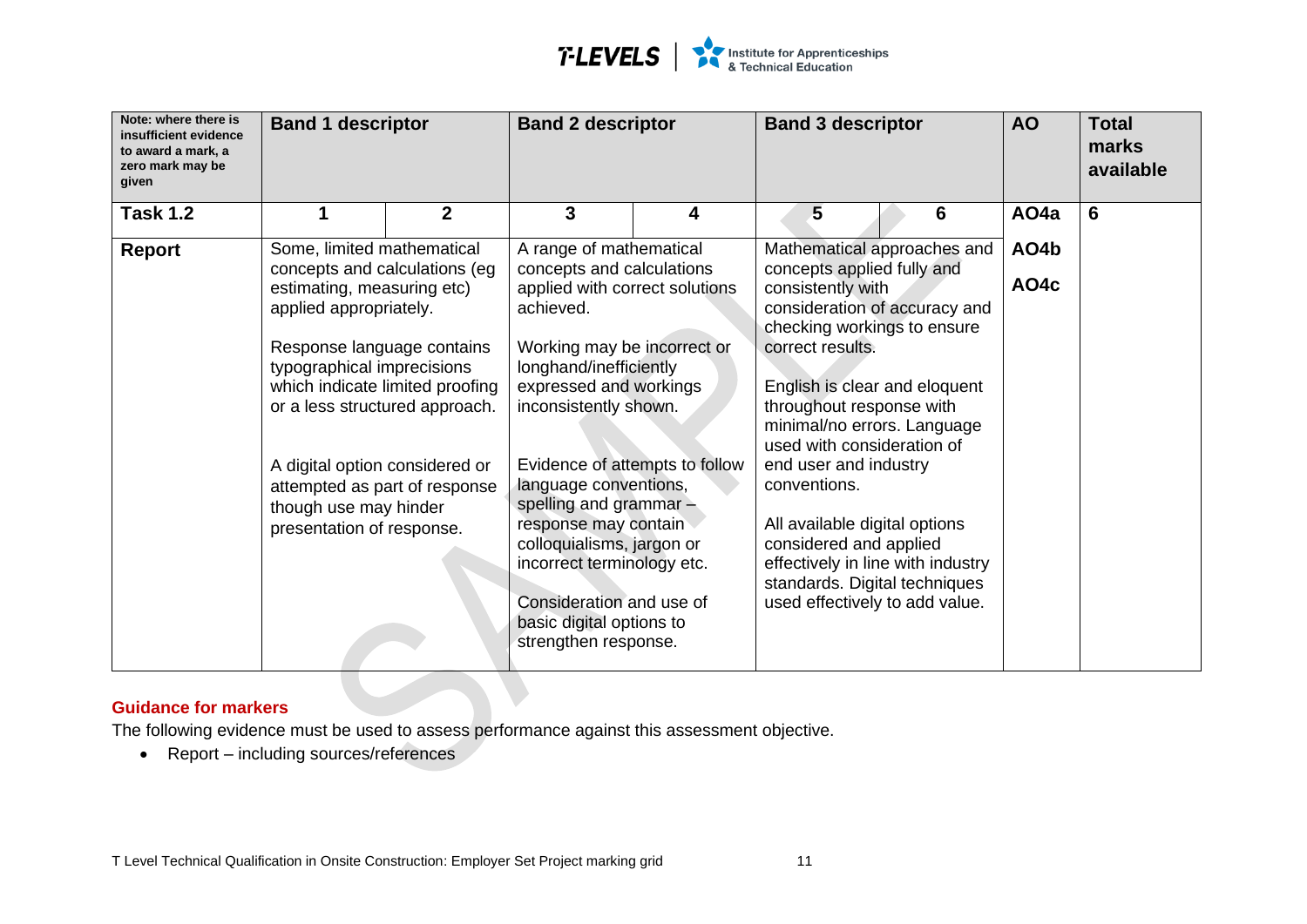

#### **Task 1.3**

**Indicative content** 

#### **Typical evidence may include:**

Details of the key stages of the project in reference to the works as specified within the project specification with consideration of the stages outlined in the brief removal, preparation, installation, decoration, cleaning and disposal etc.

Optimising work processes and engaging with relevant mathematical/logical thinking. Consideration should be given on how the programme of works is presented to others.

Details of the trades required for the different elements of the project across the two specified areas of the project – bathroom and kitchen with potential to cover other aspects e.g. site management, induction of site workers as referenced in the specification materials.

Details of risks or potential 'pressure points' and how they could be avoided or minimised for example delays to material orders or lack of qualified and suitable staff to complete key tasks.

<span id="page-12-0"></span>Supporting statement detailing current site health and safety requirements, how materials are moved on a construction site, a list of specialist equipment required to complete all tasks, details of proposed waste management plans in line with the Site Waste Management Plans Regulations.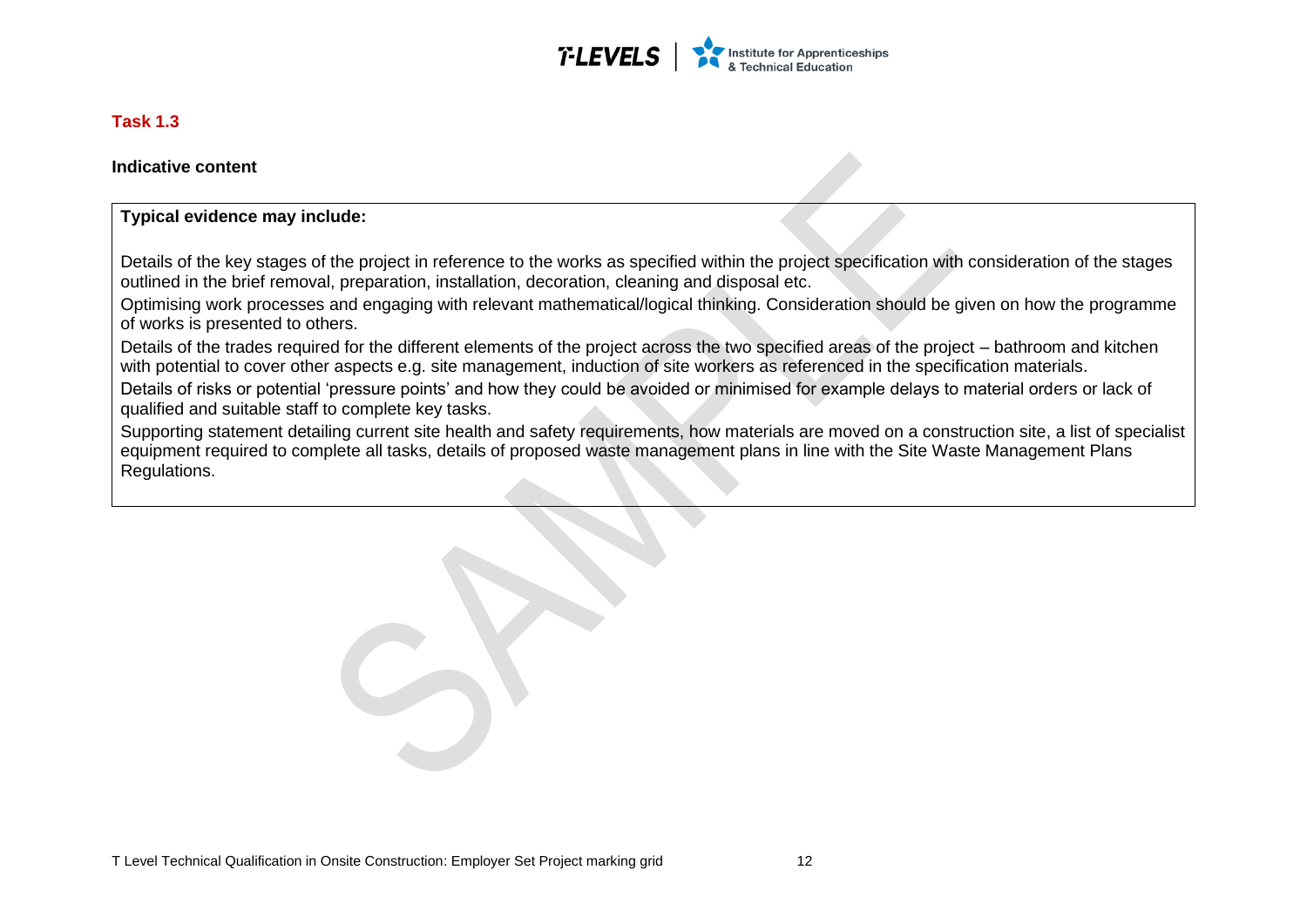

| Note: where there<br>is insufficient<br>evidence to award<br>a mark, a zero<br>mark may be given | <b>Band 1 descriptor</b>                                                                                                                                                                                                                                                                                                                                                                            |                                                     | <b>Band 2 descriptor</b>                                                                                                                                                                                                                                                                                                             |                                                                                     |                                                                                                                                                                                                                                                                                                                                                    | <b>Band 3 descriptor</b> | <b>Band 4 descriptor</b>                                                                                                                                                                                                                                                                                                                                                                                                                                                                                                                             |   | <b>AO</b>                     | <b>Total</b><br>marks<br>available |
|--------------------------------------------------------------------------------------------------|-----------------------------------------------------------------------------------------------------------------------------------------------------------------------------------------------------------------------------------------------------------------------------------------------------------------------------------------------------------------------------------------------------|-----------------------------------------------------|--------------------------------------------------------------------------------------------------------------------------------------------------------------------------------------------------------------------------------------------------------------------------------------------------------------------------------------|-------------------------------------------------------------------------------------|----------------------------------------------------------------------------------------------------------------------------------------------------------------------------------------------------------------------------------------------------------------------------------------------------------------------------------------------------|--------------------------|------------------------------------------------------------------------------------------------------------------------------------------------------------------------------------------------------------------------------------------------------------------------------------------------------------------------------------------------------------------------------------------------------------------------------------------------------------------------------------------------------------------------------------------------------|---|-------------------------------|------------------------------------|
| <b>Task 1.3</b>                                                                                  | 1                                                                                                                                                                                                                                                                                                                                                                                                   | $\overline{2}$                                      | 3                                                                                                                                                                                                                                                                                                                                    | 4                                                                                   | 5                                                                                                                                                                                                                                                                                                                                                  | 6                        | $\overline{L}$                                                                                                                                                                                                                                                                                                                                                                                                                                                                                                                                       | 8 | <b>AO1</b><br>AO <sub>3</sub> | 8                                  |
| Project plan                                                                                     | containing evidence of<br>some of the required<br>elements.<br>There is limited<br>justification for the<br>selection of techniques,<br>resources (e.g.<br>equipment, contractors),<br>methods, and materials<br>(including disposal) to<br>be used. The choices<br>most effective or<br>appropriate for the<br>prescribed project brief.<br>Consideration of some<br>health and safety<br>aspects. | Limited approach to plan<br>made are not always the | Plan contains required<br>elements in logical<br>of deadline.<br>Techniques and/or<br>resources (e.g.<br>equipment,<br>contractors), selected<br>from those available to<br>respond to the brief<br>requirements. The<br>choices made are<br>mostly accurate and<br>appropriate for the<br>Consideration of all<br>health and safety | order with consideration<br>prescribed project brief.<br>aspects in limited detail. | Clear evidence of<br>planning<br>consideration of<br>layout.<br>Selection of<br>techniques,<br>resources (e.g.<br>equipment,<br>contractors),<br>methods and<br>materials (including<br>disposal) are<br>accurate.<br>appropriate<br>justifications to<br>meeting project<br>brief.<br>Consideration of all<br>health and safety<br>aspects fully. | supported with some      | Logical and clear<br>approach to plan with<br>evidence of a detailed<br>plan that is in line with<br>industry standards and<br>effectively prioritised.<br>There is a detailed and<br>justified approach to the<br>selection of resources<br>(e.g. equipment,<br>contractors), methods<br>and materials (including<br>disposal). The choices<br>made are accurate and<br>appropriate for the<br>prescribed project brief.<br>Consideration of all<br>health and safety<br>aspects fully with<br>relevant reference to<br>impacts and<br>implications |   | AO <sub>4</sub> a             |                                    |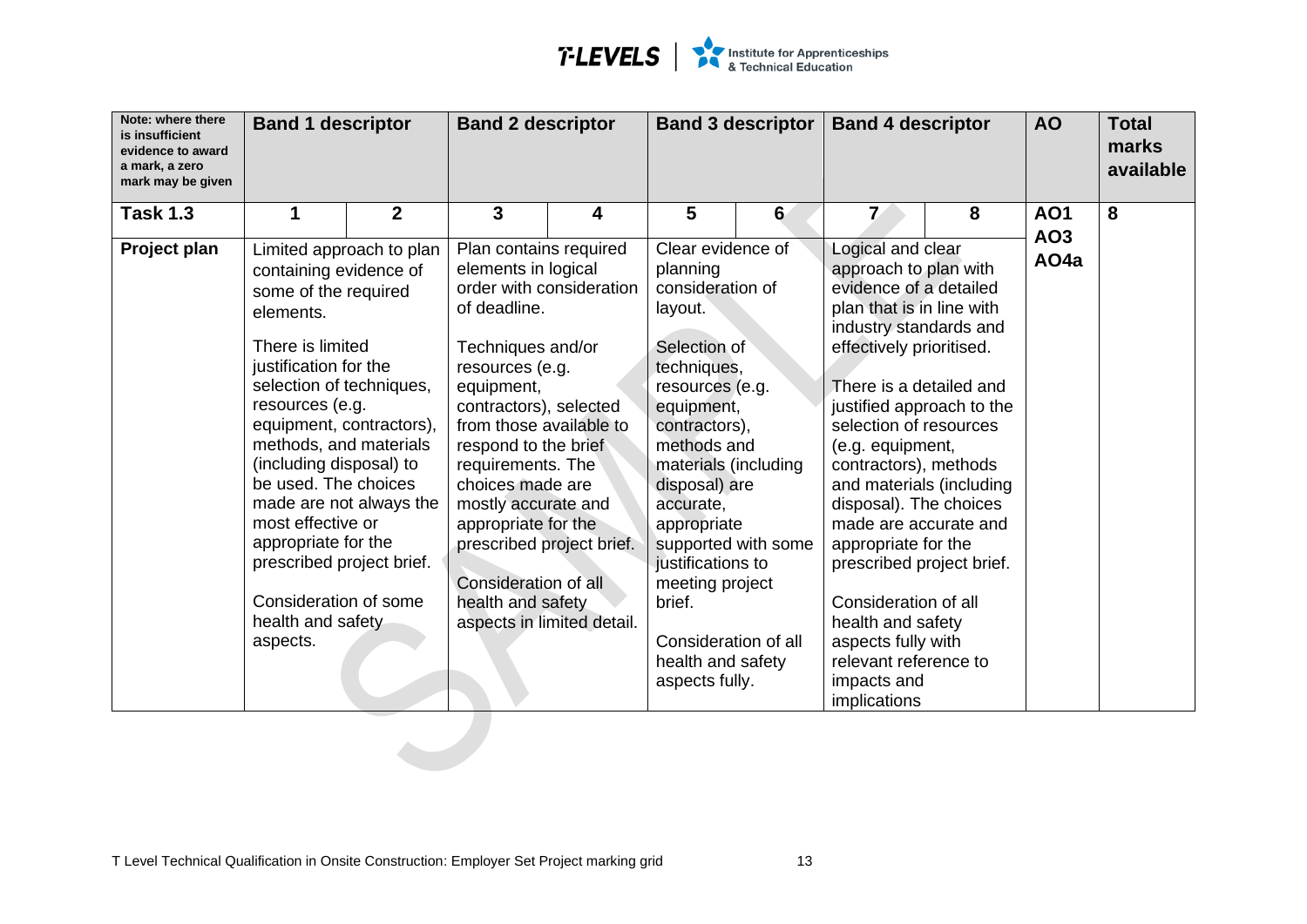

| Note: where there is<br>insufficient evidence<br>to award a mark, a<br>zero mark may be<br>given | <b>Band 1 descriptor</b>                                                                                                                                                               |   |   |   | <b>Band 2 descriptor</b>                                  |                                                                                                                    |   |        | <b>Band 3</b><br>descriptor |                                                                                                                                |    | <b>Band 4 descriptor</b> |                                                                                                                      |                                                                                                                            |    | <b>AO</b>         | <b>Total</b><br>marks<br>available |
|--------------------------------------------------------------------------------------------------|----------------------------------------------------------------------------------------------------------------------------------------------------------------------------------------|---|---|---|-----------------------------------------------------------|--------------------------------------------------------------------------------------------------------------------|---|--------|-----------------------------|--------------------------------------------------------------------------------------------------------------------------------|----|--------------------------|----------------------------------------------------------------------------------------------------------------------|----------------------------------------------------------------------------------------------------------------------------|----|-------------------|------------------------------------|
| <b>Task 1.3</b>                                                                                  | 2                                                                                                                                                                                      | 3 | 4 | 5 | 6                                                         |                                                                                                                    | 8 | 9      | 10                          | 11                                                                                                                             | 12 | 13                       | 14                                                                                                                   | 15                                                                                                                         | 16 | AO <sub>2a</sub>  | 16                                 |
| Project plan                                                                                     | Some elements of core<br>knowledge and core skills<br>referenced within project<br>plan - limited<br>comprehension of<br>knowledge and skills in<br>relation to brief<br>requirements. |   |   |   | Elements of core<br>plan - knowledge<br>misunderstanding. | knowledge directly<br>highlighted in brief<br>referenced within project<br>evidenced may have<br>gaps or show some |   | brief. |                             | Knowledge from<br>across the core<br>applied and evident<br>in project plan in<br>relation to different<br>elements of project |    |                          | inaccuracies.<br>elements of core<br>full ensuring plan<br>effectiveness and<br>demonstrating full<br>understanding. | Knowledge applied<br>consistently throughout<br>project with no technical<br>Connections between<br>knowledge exploited in |    | AO <sub>2</sub> b |                                    |

The following evidence must be used to assess performance against this assessment objective.

- Program of work
- Supporting statement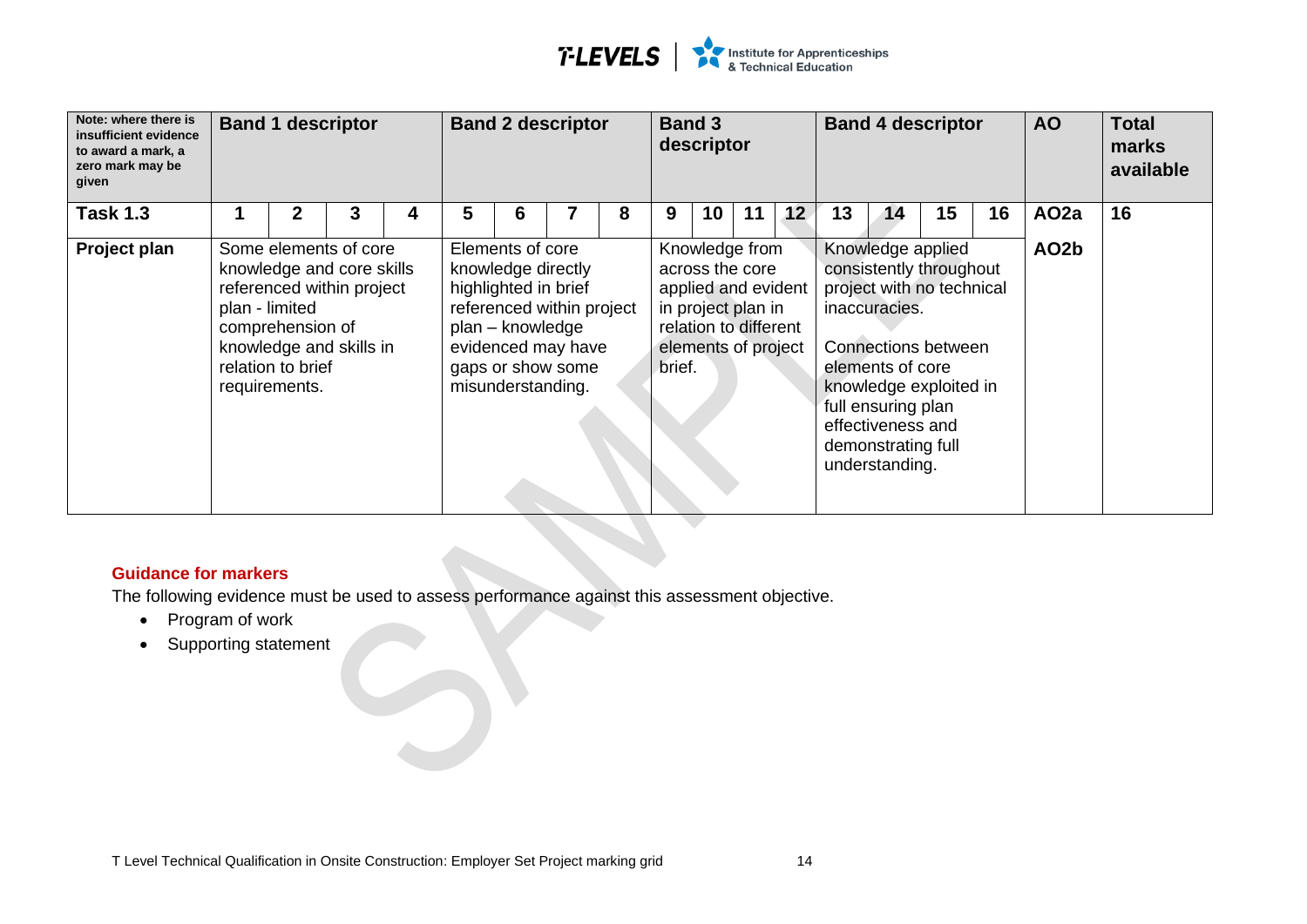

#### **Task 1.4**

**Indicative content**

#### **Typical evidence may include:**

Coverage of the required elements of the presentation as identified in the task outline:

• potential impacts of the notifiable works within the project – staff required, reporting, effects on time/costs works possible, inspection and recording/records and reporting

• risks to the project being completed within the 6 month timeframe – access issues as the site, sourcing of appropriate materials, supply chain issues, wider local and global issues (Brexit, COVID 19), contingencies that could be put in place to mitigate

• potential appropriate sources of resources and materials for the project – sourcing considerations, reclamation upcycling, sourcing options (traditional merchants and more creative/specialist sources)

• steps that should be taken to preserve and protect the traditional Victorian features - possibilities and challenges, importance and benefits of preserving, specific steps that could be taken to protect/cover and preserve the flooring and fireplaces.

<span id="page-15-0"></span>Candidates own ideas on challenges as represented within the project specification in relation to their research, experience and own thoughts/suggestions.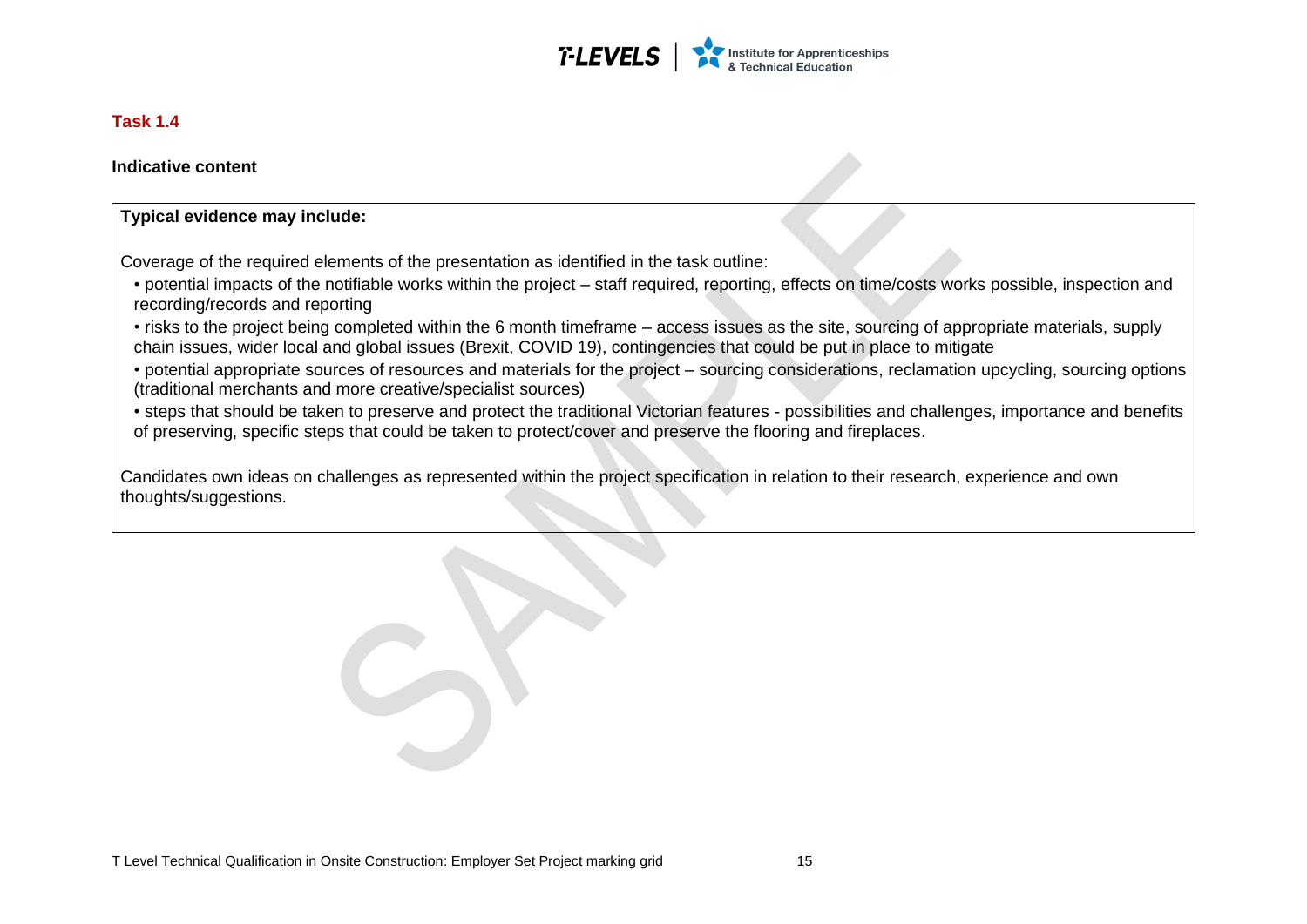

| Note: where there is<br>insufficient evidence<br>to award a mark, a<br>zero mark may be<br>given | <b>Band 1 descriptor</b>                                                                                                                                                                                                                                                                                                                                                                                                                          |                | <b>Band 2 descriptor</b>                                                                                                                                                                                                                                                                                                                                                                                                                                                                                     |   | <b>Band 3 descriptor</b>                                                                                                                                                                                                                                                                                                                                                                                                                                                                      |                                 | <b>AO</b>               | <b>Total</b><br>marks<br>available |
|--------------------------------------------------------------------------------------------------|---------------------------------------------------------------------------------------------------------------------------------------------------------------------------------------------------------------------------------------------------------------------------------------------------------------------------------------------------------------------------------------------------------------------------------------------------|----------------|--------------------------------------------------------------------------------------------------------------------------------------------------------------------------------------------------------------------------------------------------------------------------------------------------------------------------------------------------------------------------------------------------------------------------------------------------------------------------------------------------------------|---|-----------------------------------------------------------------------------------------------------------------------------------------------------------------------------------------------------------------------------------------------------------------------------------------------------------------------------------------------------------------------------------------------------------------------------------------------------------------------------------------------|---------------------------------|-------------------------|------------------------------------|
| <b>Task 1.4</b>                                                                                  | 1                                                                                                                                                                                                                                                                                                                                                                                                                                                 | $\overline{2}$ | $\mathbf{3}$                                                                                                                                                                                                                                                                                                                                                                                                                                                                                                 | 4 | 5                                                                                                                                                                                                                                                                                                                                                                                                                                                                                             | 6                               | <b>AO1</b>              | 6                                  |
| <b>Presentation</b>                                                                              | The presentation lacks<br>structure and does not always<br>follow a logical approach due<br>of ineffective planning.<br>Technique used to deliver the<br>presentation is sometimes<br>effective. However technical<br>information is not always<br>complete and accurate.<br>Terminology used may have<br>inaccuracies and content<br>provided may include<br>grammatical inconsistencies<br>and therefore not clear to the<br>targeted audience. |                | The presentation is structured<br>and follows a logical approach<br>most of the time in response to<br>the task because of effective<br>planning.<br>Techniques used to deliver the<br>presentation are mostly<br>effective. The technical<br>information provided is<br>accurate most of the time with<br>valid reasoning.<br>Terminology used is mostly<br>accurate with minor errors.<br>The content provided is in the<br>most grammatically correct but<br>does not always consider<br>target audience. |   | The presentation is detailed,<br>structured and logical in its<br>approach. It is clear that the<br>presentation has been<br>considered in terms of its<br>audience as a result of<br>detailed and effective<br>planning.<br>Techniques used to deliver the<br>presentation are effective with<br>well justified reasoning behind<br>the information provided.<br>Terminology used is accurate<br>and error free. The content<br>provided is clear,<br>grammatically correct and<br>audience. | easily understood by the target | AO <sub>3</sub><br>AO4b |                                    |
|                                                                                                  |                                                                                                                                                                                                                                                                                                                                                                                                                                                   |                |                                                                                                                                                                                                                                                                                                                                                                                                                                                                                                              |   |                                                                                                                                                                                                                                                                                                                                                                                                                                                                                               |                                 |                         |                                    |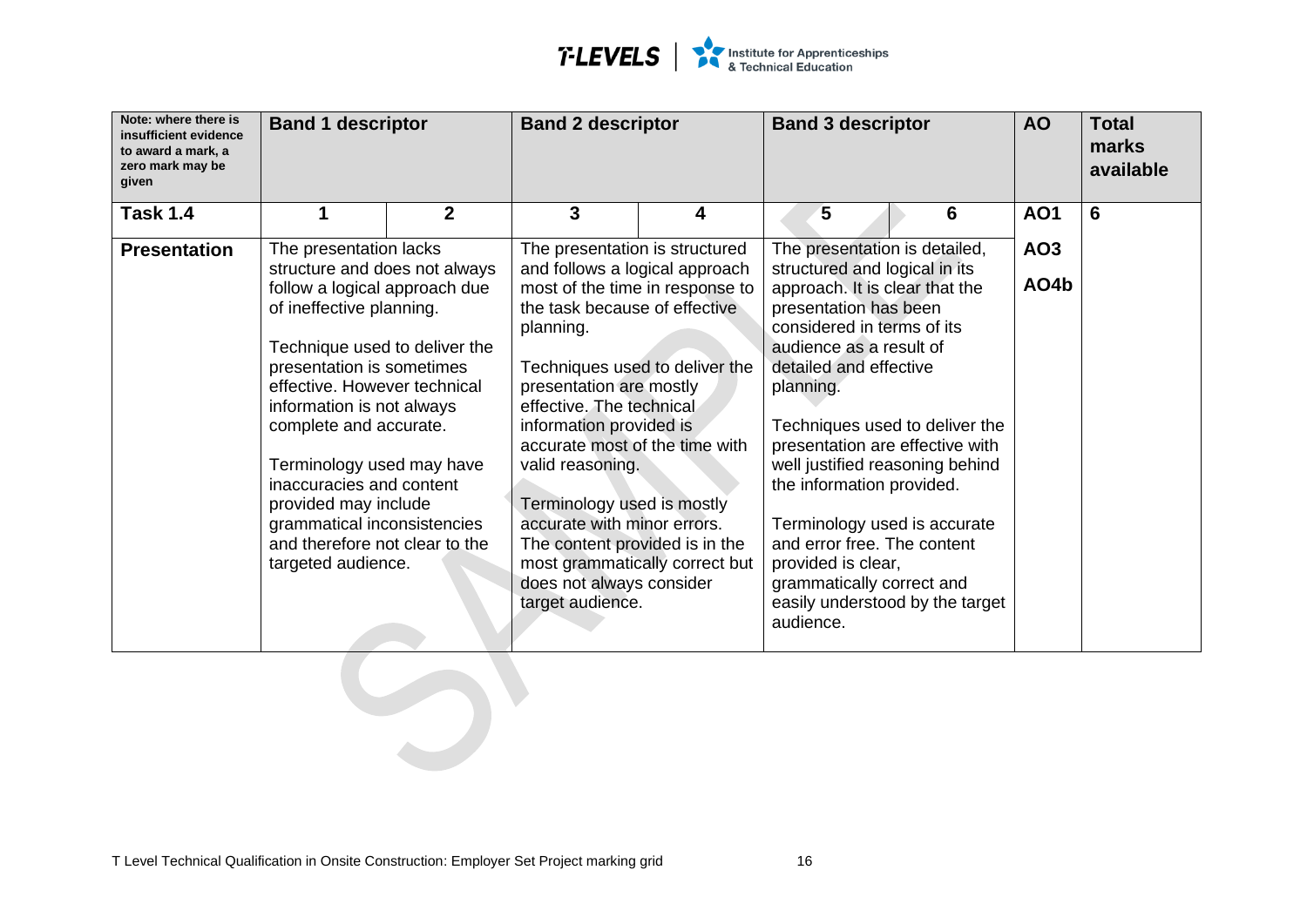

| Note: where there is<br>insufficient evidence<br>to award a mark, a<br>zero mark may be<br>given |                            | <b>Band 1 descriptor</b> |                                                                                                                                                                                                                                                                                                                                                       |   | <b>Band 2 descriptor</b> |                                                                                                                                                                                                                                                                                                                                                                                                            |   |   |          | <b>Band 3 descriptor</b>                                                                                                                                                                                                                                                                                                                                                     |    | <b>AO</b>       | <b>Total</b><br>marks<br>available |    |
|--------------------------------------------------------------------------------------------------|----------------------------|--------------------------|-------------------------------------------------------------------------------------------------------------------------------------------------------------------------------------------------------------------------------------------------------------------------------------------------------------------------------------------------------|---|--------------------------|------------------------------------------------------------------------------------------------------------------------------------------------------------------------------------------------------------------------------------------------------------------------------------------------------------------------------------------------------------------------------------------------------------|---|---|----------|------------------------------------------------------------------------------------------------------------------------------------------------------------------------------------------------------------------------------------------------------------------------------------------------------------------------------------------------------------------------------|----|-----------------|------------------------------------|----|
| <b>Task 1.4</b>                                                                                  |                            | 2                        | 3                                                                                                                                                                                                                                                                                                                                                     | 4 | 5                        | 6                                                                                                                                                                                                                                                                                                                                                                                                          | 7 | 8 | 9        | 10                                                                                                                                                                                                                                                                                                                                                                           | 11 | 12 <sub>2</sub> | AO <sub>2</sub> a                  | 12 |
| <b>Presentation</b>                                                                              | requirements.<br>audience. |                          | Theories and concepts relating<br>to the core knowledge and<br>core skills conveyed through<br>the presentation - These may<br>not always be accurate or be<br>directly linked to the brief<br>Communication of concepts<br>and theories is sometimes<br>effective. The delivery of<br>technical information may lack<br>accuracy and clarity for the |   | brief set.<br>instances. | Theories and concepts relating<br>to the core knowledge and<br>core skills are coherent<br>throughout the presentation to<br>meet the requirements of the<br>Concepts and theories are<br>communicated effectively most<br>of the time in an appropriate<br>manner for the target<br>audience. There are minor<br>inaccuracies in the delivery of<br>information which causes a<br>lack of clarity in some |   |   | clarity. | Theories and concepts relating<br>to the core knowledge and<br>core skills are coherent with<br>clear justifications on how<br>these are applied in response<br>to the brief requirement.<br>Highly effective<br>communication of concepts<br>and theories is appropriate for<br>the target audience. Technical<br>information is presented<br>accurately and delivered with |    |                 | AO <sub>2</sub> b                  |    |

The following evidence must be used to assess performance against this assessment objective.

- Presentation materials e.g. slides, handouts
- Research notes
- Report including sources/references
- Video recording or presentation
- Assessor observation record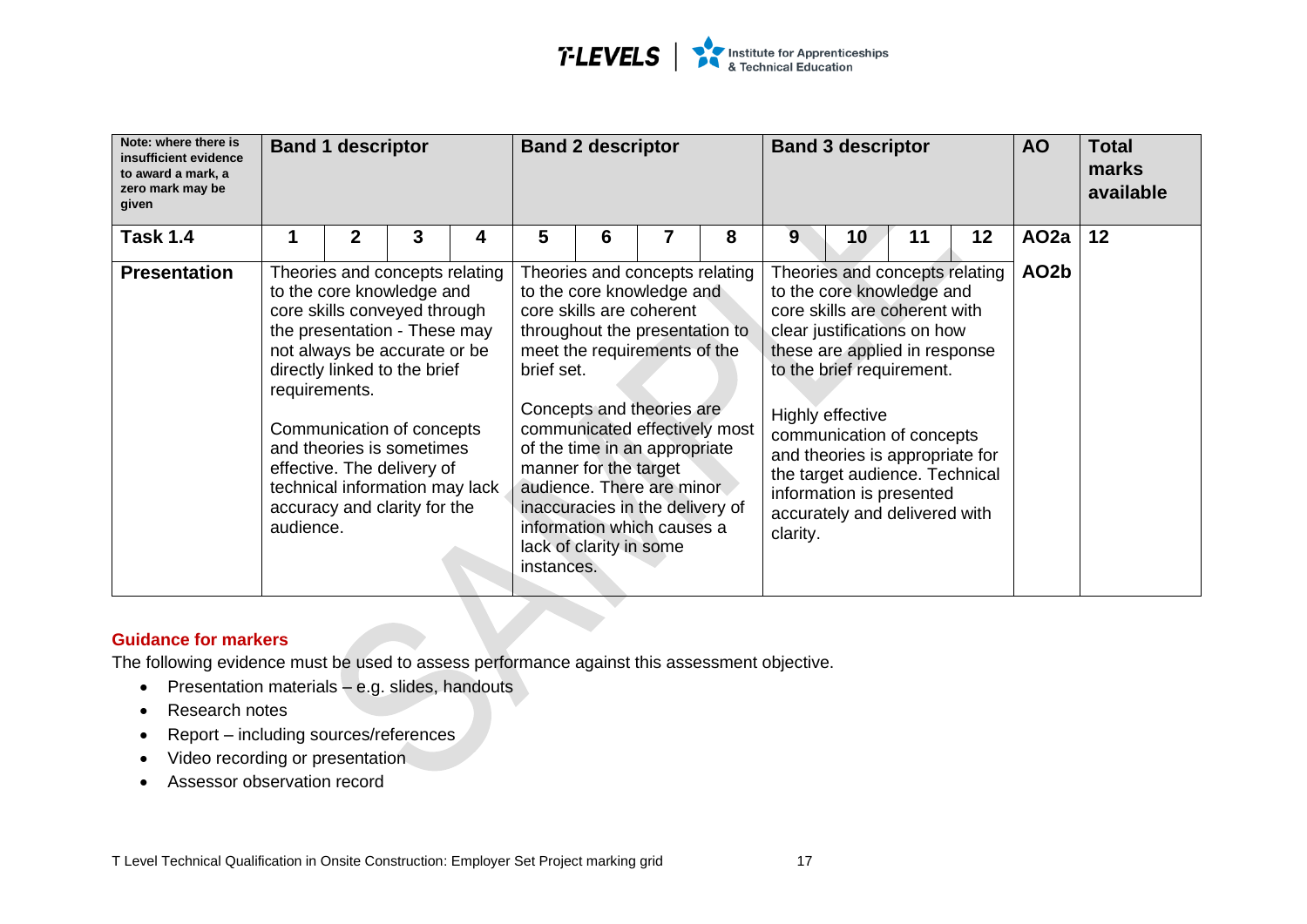

#### **Task 2.1**

**Indicative content**

#### **Typical evidence may include:**

Scenario specific – Potential options to overcome the issue – removal/dismantling of fridge/freezer (removal of doors/handles – potential effect on warrantees etc.), access through other means (windows, back door, making a new opening, reference in brief to knocking down of wall), options to remove door frames/skirting/floorboards etc, employment of specialist equipment, levers/wheeled dolly etc.

Consideration of how the appliance might not fit – measurement of dimensions, sketching and planning potential alternative manoeuvring, increasing manpower to manoeuvre, reorientation/angling of appliance, moving into place/through door frames with appliance doors open Possibility of sourcing a new/similar appliance with careful planning to make sure that would fit.

Liaison with the client as to other options – discussion of how suitable that appliance is in a property of that size/aesthetic (ie Victorian features/modern appliance).

Lessons that would be learned for future planning/projects.

General communication and problem solving - How students collaborate to solve the issue.

Structure, layout and flow of email draft (evidence content).

<span id="page-18-0"></span>Style of communication both written (draft email) and verbal (discussions).

Each candidate will be awarded marks in terms of both their contribution to the discussion and email draft. As part of this in awarding marks a judgement will be made on how the candidate has collaborated with other group members in discussions.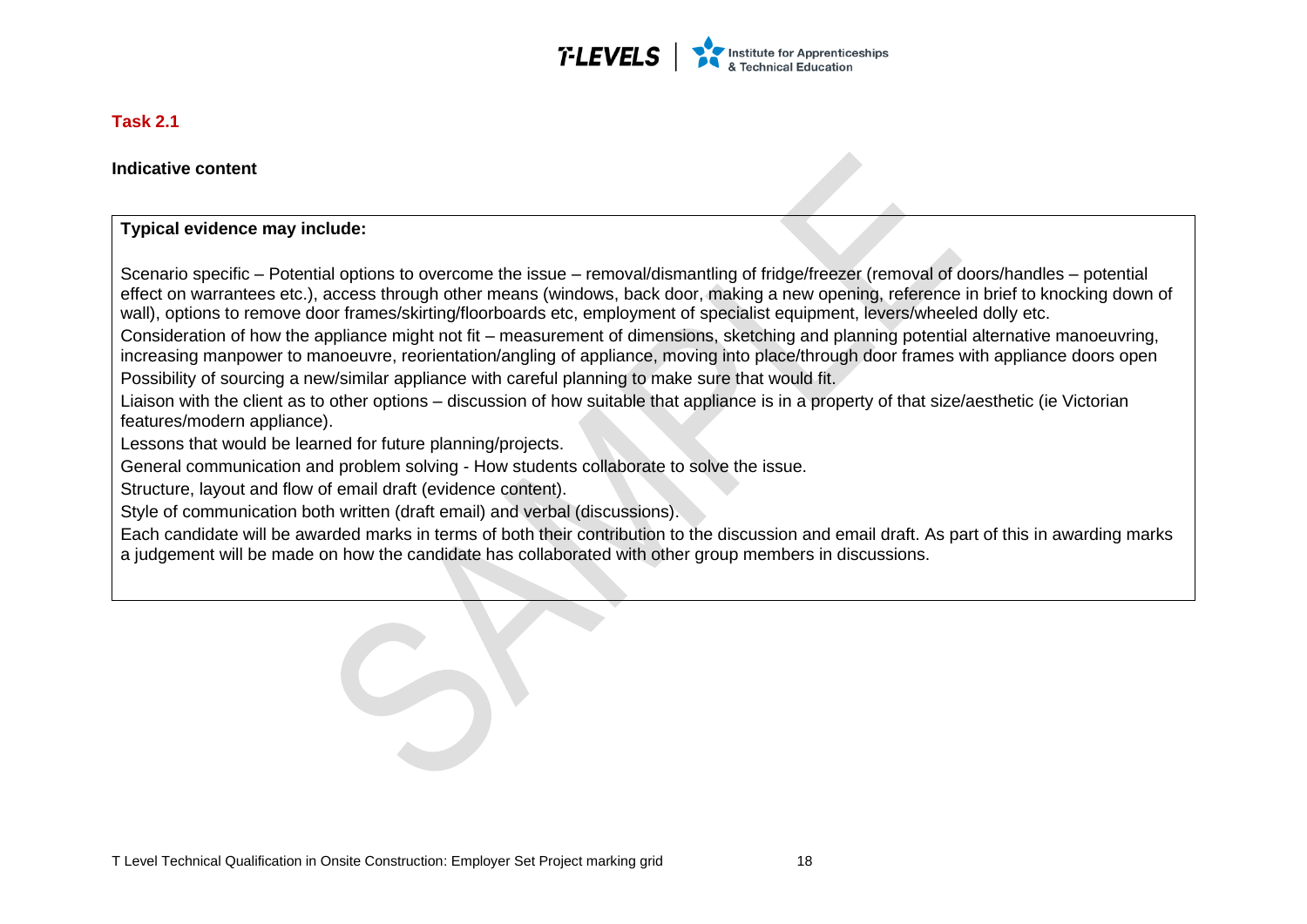

| Note: where there is<br>insufficient evidence<br>to award a mark, a<br>zero mark may be<br>given | <b>Band 1 descriptor</b>                                                                                                                                                                                                                                                                                                                                                 |              |   |   | <b>Band 2 descriptor</b> |                                                                                                                                                                                                                                                                                                                                                                                                                                                                                                                        |                                                                     |   | <b>Band 4 descriptor</b> |                                                                                                                                                                                                                                                                                                                                                                                                                                                                                                                                                                                            |                                                                                                                                           |    | <b>AO</b> | <b>Total</b><br>marks<br>available |                  |                   |    |
|--------------------------------------------------------------------------------------------------|--------------------------------------------------------------------------------------------------------------------------------------------------------------------------------------------------------------------------------------------------------------------------------------------------------------------------------------------------------------------------|--------------|---|---|--------------------------|------------------------------------------------------------------------------------------------------------------------------------------------------------------------------------------------------------------------------------------------------------------------------------------------------------------------------------------------------------------------------------------------------------------------------------------------------------------------------------------------------------------------|---------------------------------------------------------------------|---|--------------------------|--------------------------------------------------------------------------------------------------------------------------------------------------------------------------------------------------------------------------------------------------------------------------------------------------------------------------------------------------------------------------------------------------------------------------------------------------------------------------------------------------------------------------------------------------------------------------------------------|-------------------------------------------------------------------------------------------------------------------------------------------|----|-----------|------------------------------------|------------------|-------------------|----|
| <b>Task 2.1</b>                                                                                  |                                                                                                                                                                                                                                                                                                                                                                          | $\mathbf{2}$ | 3 | 4 | 5                        | 6                                                                                                                                                                                                                                                                                                                                                                                                                                                                                                                      | 7                                                                   | 8 | 9                        | 10                                                                                                                                                                                                                                                                                                                                                                                                                                                                                                                                                                                         | 11                                                                                                                                        | 12 | 13        | 14                                 | 15               | AO <sub>2a</sub>  | 15 |
| <b>Collaborative</b>                                                                             | Some active contributions made                                                                                                                                                                                                                                                                                                                                           |              |   |   |                          |                                                                                                                                                                                                                                                                                                                                                                                                                                                                                                                        | Actively contributed throughout<br>the task to discussions. Methods |   |                          |                                                                                                                                                                                                                                                                                                                                                                                                                                                                                                                                                                                            | Levels of contributions to                                                                                                                |    |           |                                    |                  | AO <sub>2</sub> b |    |
| problem-<br>solving                                                                              | to discussion although may lack<br>logical structure of argument.                                                                                                                                                                                                                                                                                                        |              |   |   |                          | proposed in solving the issue                                                                                                                                                                                                                                                                                                                                                                                                                                                                                          |                                                                     |   |                          | discussions were high<br>throughout all points of the task.                                                                                                                                                                                                                                                                                                                                                                                                                                                                                                                                |                                                                                                                                           |    |           | AO <sub>3</sub>                    |                  |                   |    |
|                                                                                                  | Ideas put forward may lack some<br>technical accuracy and on<br>occasions limit progress of the<br>task.                                                                                                                                                                                                                                                                 |              |   |   |                          | were relevant, logical, technically<br>correct and thought through most<br>of the time so progress in the<br>task was made but not always                                                                                                                                                                                                                                                                                                                                                                              |                                                                     |   |                          |                                                                                                                                                                                                                                                                                                                                                                                                                                                                                                                                                                                            | Contributions and responses to<br>solving the problem were logical,<br>methodical, and well thought<br>through. All technical information |    |           |                                    | AO <sub>5a</sub> |                   |    |
|                                                                                                  | Communication skills were not<br>always appropriate and would<br>speak over others or levels of<br>engagement with others was low<br>again impacting on progress of<br>the task<br>Evidence content lacks structure.<br>flow and is limited in how it<br>meets the issues raised in the<br>task. It is not clear that the<br>proposed methods will address<br>the issue. |              |   |   |                          | timely.<br><b>Communication skills are</b><br>appropriate and are clear most of<br>the time with a willingness to<br>discuss some details in other's<br>contributions that supports<br>progress in the task. Levels of<br>engagement with others was<br>generally consistent without.<br>Evidence content is structured.<br>flows and mostly addresses the<br>issues raised in the task.<br>Proposed methods will go some<br>way to addressing these issues<br>in the task and have some form<br>of reasoning to them. |                                                                     |   |                          | was accurate, resulting in<br>effective and timely progress<br>being made.<br>Communication skills are well<br>developed and clear. Asks<br>probing questions of others in the<br>group that brings about details<br>that supports effective progress<br>in the task. Levels of<br>engagement are high with an<br>indication of wanting to take the<br>lead throughout but in a<br>measured way.<br>Evidence content is structured,<br>flows and clearly addresses all<br>issues raised in the task.<br>Proposed methods for<br>addressing the issues are<br>effective and well justified. |                                                                                                                                           |    |           |                                    |                  |                   |    |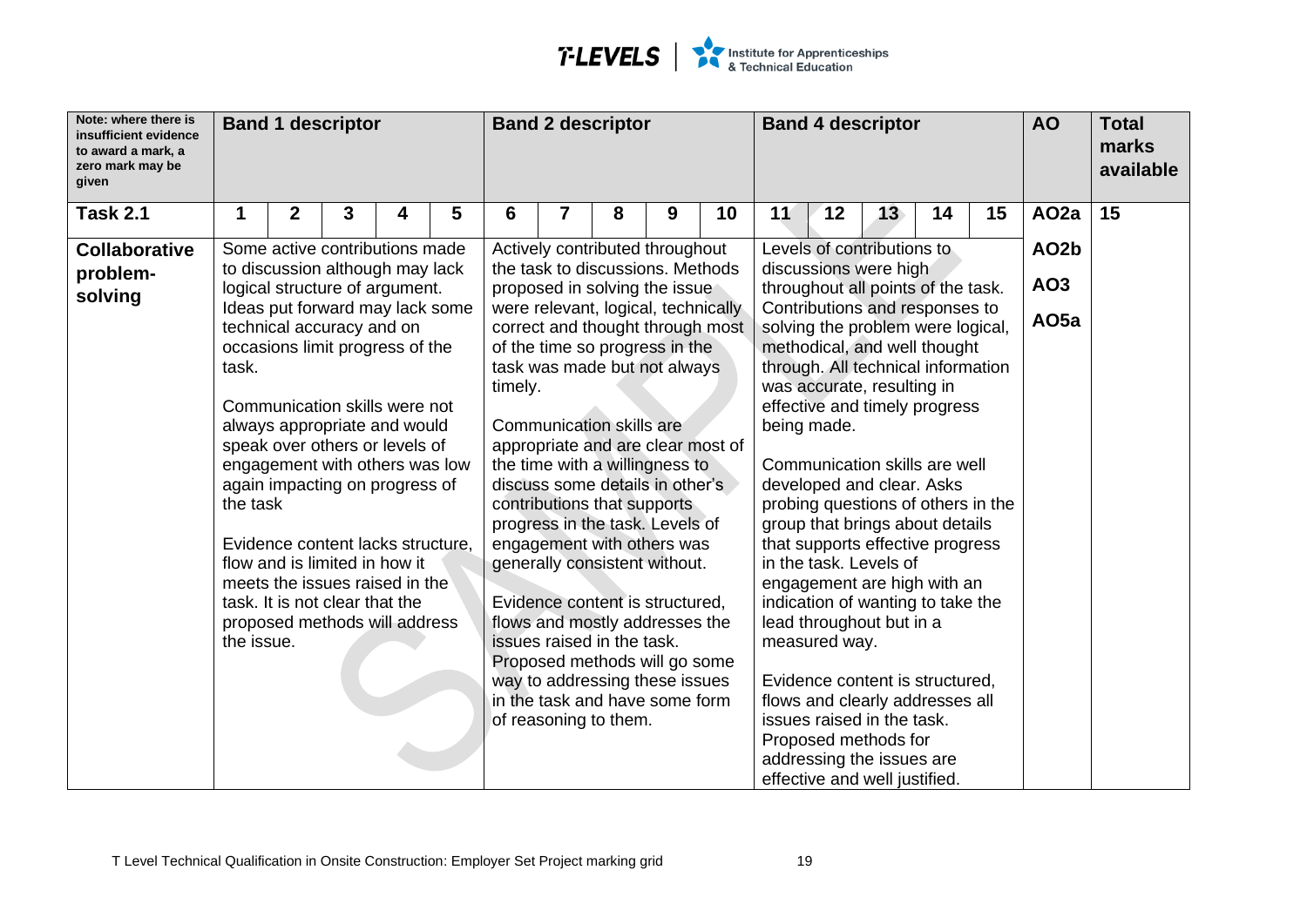

The following evidence must be used to assess performance against this assessment objective.

- Written discussion notes
- Drafted email
- Video recording of discussions
- Assessor observation notes on contributions to discussions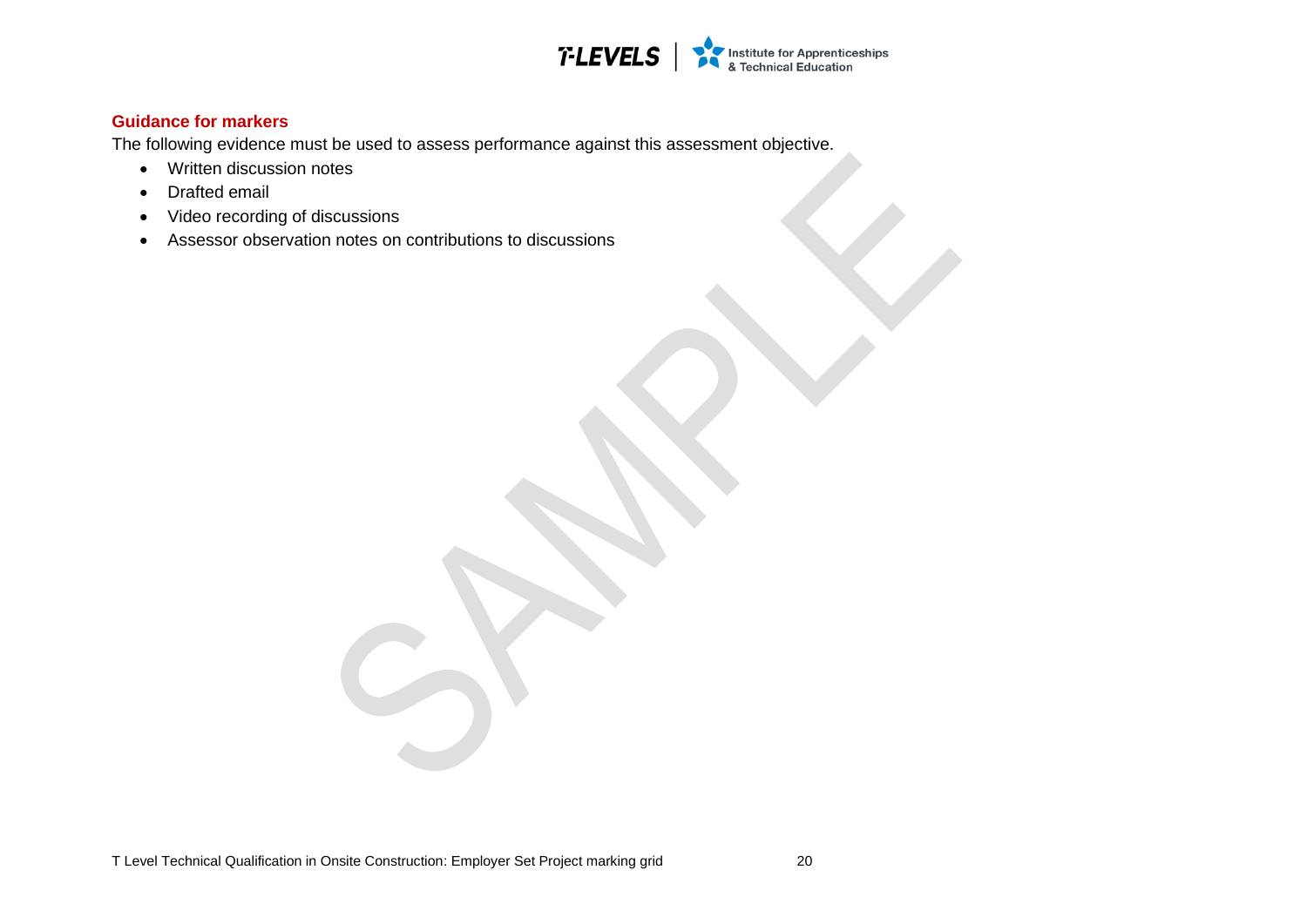

#### **Task 2.2**

**Indicative content**

**Typical evidence may include:** 

<span id="page-21-0"></span>Reflection on effectiveness and success of responses across project tasks. Considered analysis and evaluation of project outcome.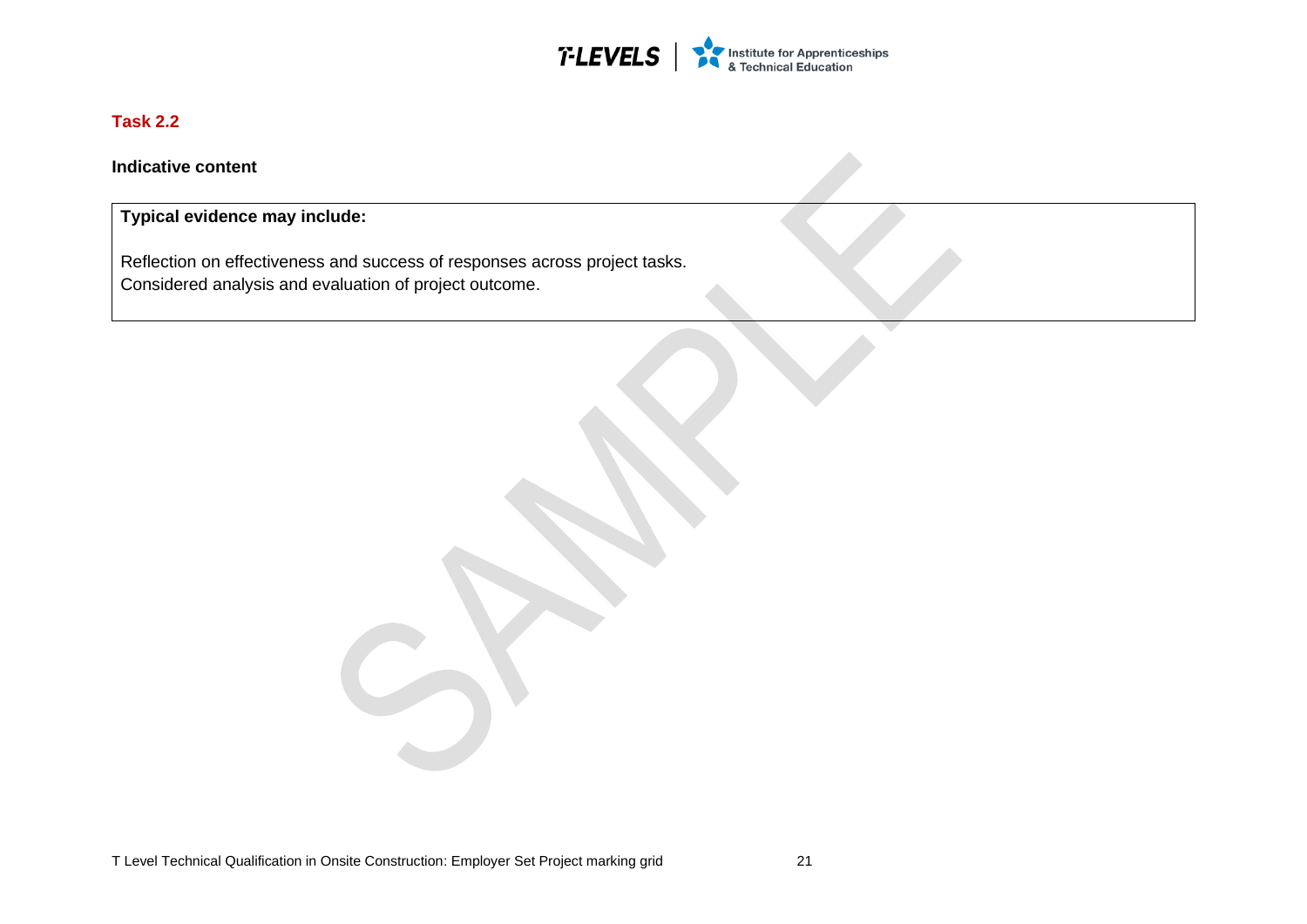

| Note: where<br>there is<br>insufficient<br>evidence to<br>award a mark,<br>a zero mark<br>may be given | <b>Band 1 descriptor</b>                                                                                                                                                                                                                                                       |             | <b>Band 2 descriptor</b>                                                                                                                                                                                                                                                                                         |   | <b>Band 3 descriptor</b>                                                                                                                                                                                                                                                                             |                                                          | <b>Band 4 descriptor</b>                                                                                                                                                                                                                                                                                                                                     |                            | <b>AO</b>         | <b>Total</b><br>marks<br>available |
|--------------------------------------------------------------------------------------------------------|--------------------------------------------------------------------------------------------------------------------------------------------------------------------------------------------------------------------------------------------------------------------------------|-------------|------------------------------------------------------------------------------------------------------------------------------------------------------------------------------------------------------------------------------------------------------------------------------------------------------------------|---|------------------------------------------------------------------------------------------------------------------------------------------------------------------------------------------------------------------------------------------------------------------------------------------------------|----------------------------------------------------------|--------------------------------------------------------------------------------------------------------------------------------------------------------------------------------------------------------------------------------------------------------------------------------------------------------------------------------------------------------------|----------------------------|-------------------|------------------------------------|
| <b>Task 2.2</b>                                                                                        | 1                                                                                                                                                                                                                                                                              | $\mathbf 2$ | 3                                                                                                                                                                                                                                                                                                                | 4 | 5                                                                                                                                                                                                                                                                                                    | 6                                                        | 7                                                                                                                                                                                                                                                                                                                                                            | 8                          | AO4b              | 8                                  |
| <b>Evaluation</b>                                                                                      | The evaluation does<br>not clearly address<br>how well the project<br>outcome met the brief<br>and lacks clarity and<br>reasoning in places.<br>There is lack in detail<br>on how the project<br>outcome linked to the<br>requirements of the<br>brief successfully or<br>not. |             | The evaluation<br>addresses how well<br>the project outcome<br>was achieved. There is<br>some reason and<br>justification in how<br>effectively the brief<br>was met.<br>Detail provided on how<br>the project outcome<br>linked to the<br>requirements of the<br>brief with some<br>explanation and<br>reasons. |   | The evaluation is<br>comprehensive and<br>well the project outcome<br>was achieved. There is<br>detailed reasoning behind<br>how successfully the<br>project brief was met.<br>project outcome linked to<br>the requirements of the<br>brief with detailed<br>explanations and<br>explained reasons. | specifically addresses how<br>Detail provided on how the | The evaluation account is<br>comprehensive and<br>well the project outcome<br>met the requirements of<br>the brief. There is detailed<br>reasoning behind how<br>successfully the project<br>brief was met, what was<br>successful and why.<br>Evaluations made are<br>accurate and reflective of<br>the quality and<br>effectiveness of project<br>outcome. | specifically addresses how | AO <sub>5</sub> b |                                    |

The following evidence must be used to assess performance against this assessment objective.

• Evaluation account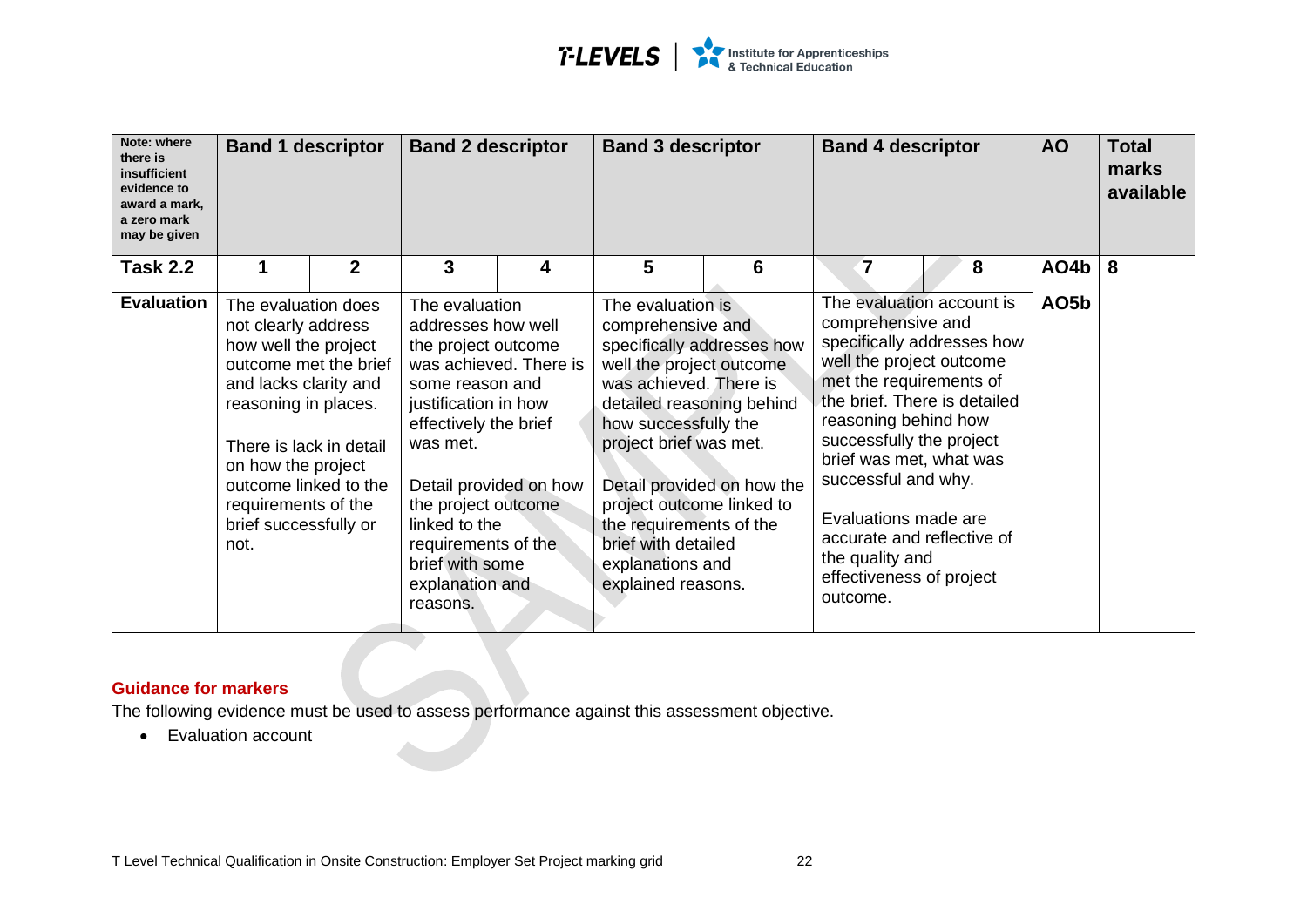

T Level Technical Qualification in Onsite Construction: Employer Set Project marking grid 23